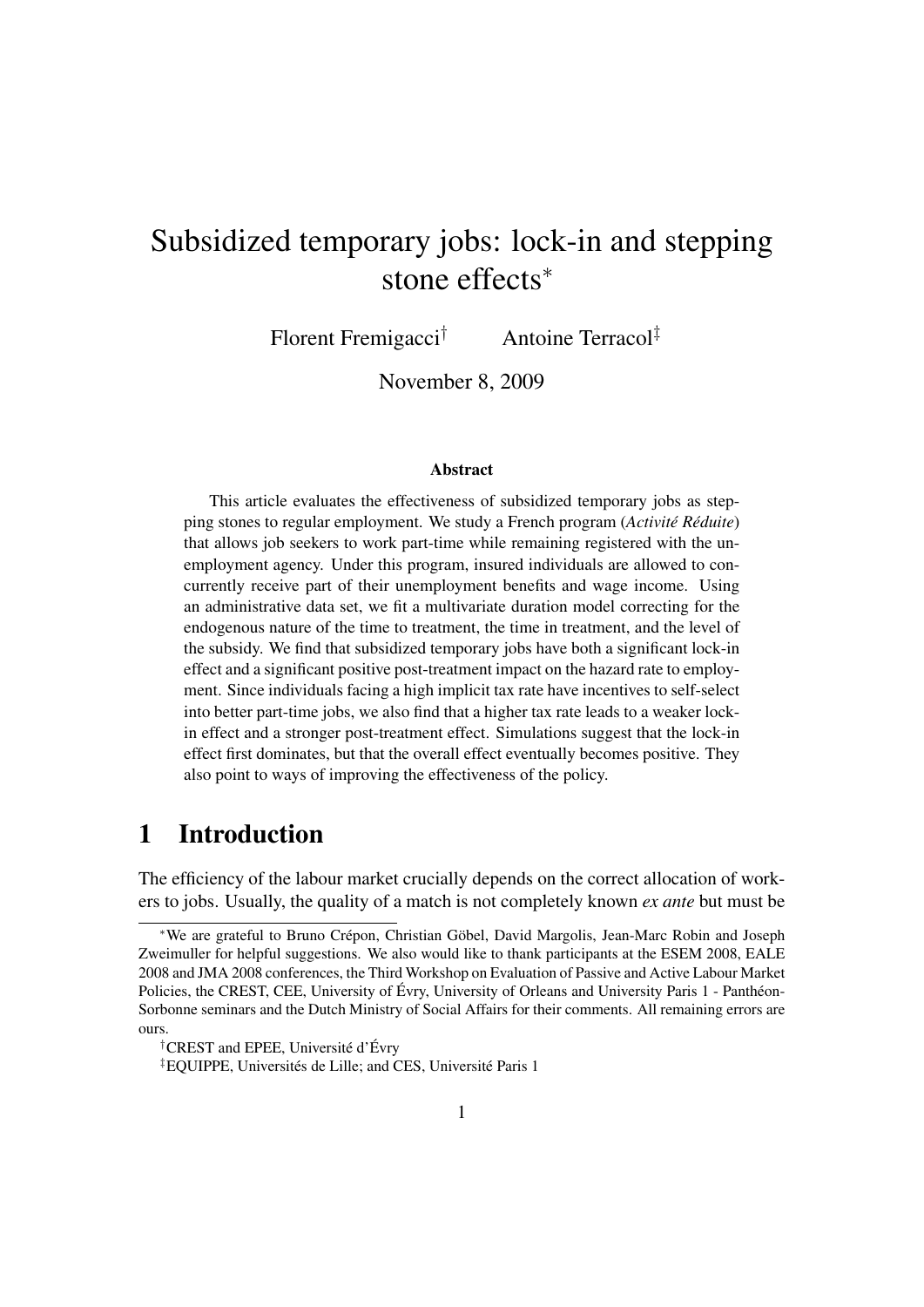experienced for a period of time to be fully revealed [\(Jovanovic](#page-21-0) [\(1979\)](#page-21-0)). The idea that a better screening might be achieved though temporary jobs has lately received particular attention [\(Loh](#page-22-0) [\(1994\)](#page-22-0), [Nagypal](#page-22-1) [\(2001\)](#page-22-1), [Boockmann and Hagen](#page-20-0) [\(2008\)](#page-20-0)). Under this assumption, fixed-term contracts should facilitate the matching process in the labour market and operate as effective "stepping stones" to permanent employment. Indeed, temporary jobs can be used to reduce employers uncertainty about the employability of job applicants when firing costs are high. At the same time, they allow the unemployed to build up their work experience, prevent skill atrophy and signal their willingness to work. Nevertheless, temporary employment can also crowd out job-search activities and create lock-in effects, thus increasing the duration until a full-time job is found. In a segmented labour market, individuals going through part-time jobs might be caught in temporary employment traps and lower their future chances of entering regular employment. Empirical studies of the effectiveness of fixed-term contracts in providing a better access to regular employment have not succeeded in giving unambiguous results. While [Booth et al.](#page-21-1) [\(2002\)](#page-21-1) for the UK, [Lechner et al.](#page-22-2) [\(2000\)](#page-22-2) for Germany found evidence of a positive effect of temporary jobs, [Autor and Houseman](#page-20-1) [\(2005\)](#page-20-1) for the US, [Amuedo-](#page-20-2)[Dorantes](#page-20-2) [\(2000\)](#page-20-2) for Spain, and [Böheim and Weber](#page-20-3) [\(2006\)](#page-20-3) for Germany reached the opposite conclusion. [Ichino et al.](#page-21-2) [\(2008\)](#page-21-2), focusing on methodological issues, argue that the lack of experimental data in Europe and the reliance on matching methods and conditional independence assumptions can sometimes give spuriously positive results.

Partial benefit programs have been implemented in many European countries and North America<sup>[1](#page-1-0)</sup> to foster reintegration into the labour market. The main purpose of those schemes is to encourage unemployed to accept low paid short-term jobs by increasing the related income with additional payments from the UI system. The financial attractiveness of the program heavily depends on the implicit tax rate on wage, which directly affects the take up of temporary work. The ability of such policy designs to maintain sufficient incentives for the participants to actively search for regular employment has, however, often been questioned [\(Calmfors](#page-21-3) [\(1994\)](#page-21-3); [McCall](#page-22-3) [\(1996\)](#page-22-3)). Indeed, higher replacement rates and prolonged benefit periods associated with these subsidized temporary jobs might produce moral hazard behaviour which could be detrimental to the global efficiency of the program. Besides, there might be a substantial amount of heterogeneity in the "quality" of temporary jobs with respect to human capital accumulation or the willingness of the employer to later hire the unemployed worker for a full time position. Therefore, not all temporary jobs would be effective stepping stones, and governments facing the question of "how much to subsidize", should strike a balance between the share of the unemployed going through temporary jobs and the "quality" of these jobs. The few empirical studies on this subject have mostly found mildly positive effects of subsidized temporary employment programs on the transition rate to regular

<span id="page-1-0"></span><sup>&</sup>lt;sup>1</sup>See [Munts](#page-22-4) [\(1970\)](#page-22-4) and [Holen and Horowitz](#page-21-4) [\(1974\)](#page-21-4) for early studies of the American partial benefit program.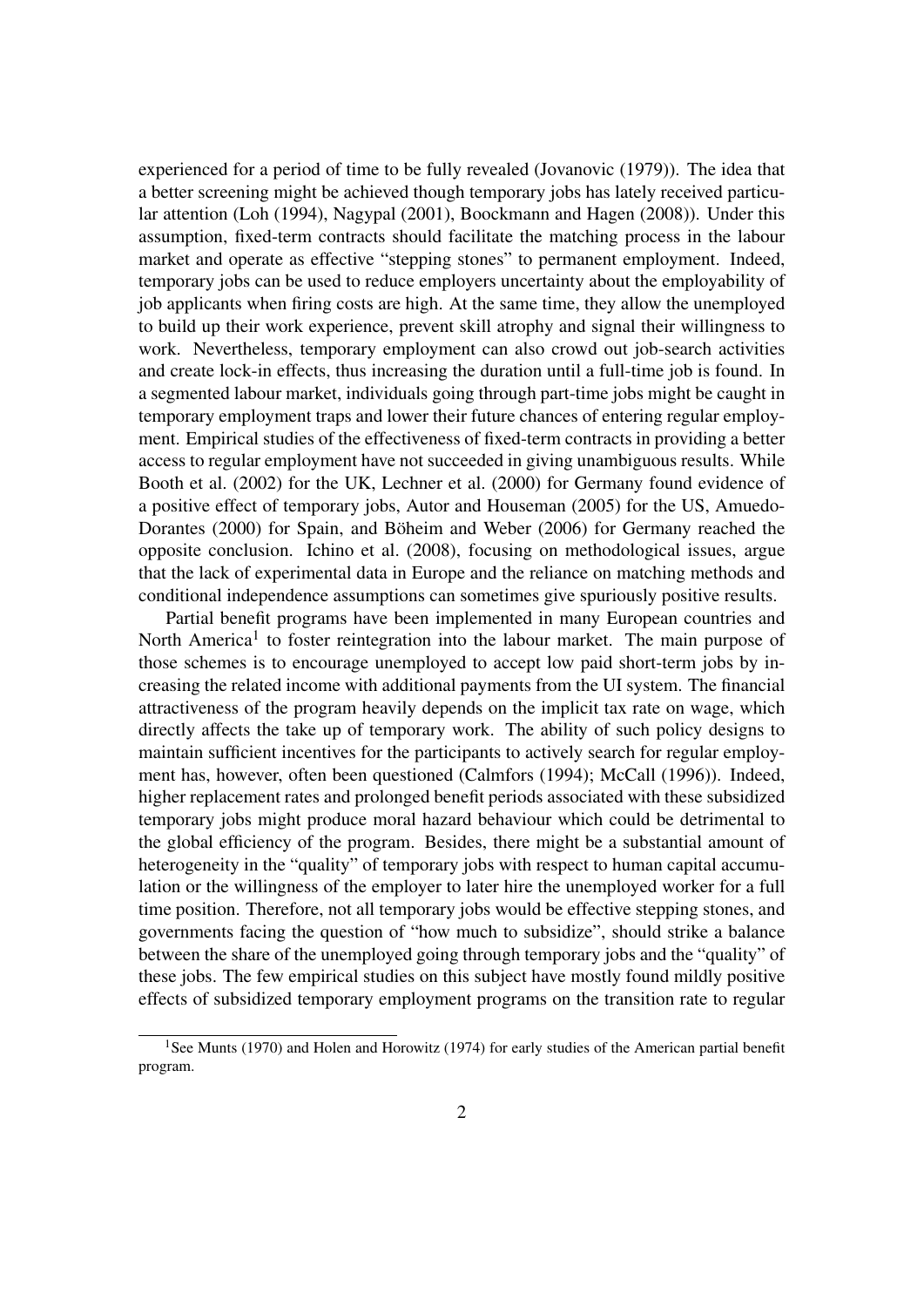jobs [\(Gerfin et al.](#page-21-5) [\(2005\)](#page-21-5) for Switzerland, [Cockx et al.](#page-21-6) [\(2006\)](#page-21-6) for Belgium, [van Ours](#page-22-5) [\(2004\)](#page-22-5) for Slovakia, [Kyyrä](#page-21-7) [\(2008\)](#page-21-7) for Finland, [Kyyrä et al.](#page-21-8) [\(2009\)](#page-21-8) for Denmark).

In this paper, we focus on a French subsidized temporary employment program that allows registered job seekers to concurrently receive part of their UI benefits and wages from short-term and/or part-time jobs known as *Activités Réduites*. [2](#page-2-0) Using a rich and unique administrative data set from Unemployment Records, we apply an extension of the "timing of events" method proposed by [Abbring and van den Berg](#page-20-4) [\(2003\)](#page-20-4) to estimate the causal impact of supplementary benefit receipt and the magnitude of the lock-in effect<sup>[3](#page-2-1)</sup>, while accounting for unobserved heterogeneity. Our contribution differs from the previous literature in two important respects. First, the size of the subsidy (or, symmetrically, of the implicit tax rate on wage income) varies between individuals and is perfectly observed in our data set. Unlike most of the programs evaluated in the literature which have a fixed implicit tax rate, this distinctive feature allows us to test whether the unemployed facing more stringent partial benefit rules tend to accept temporary jobs and discuss the sensitivity of participation decisions to financial incentives. Second, detailed information on labour market histories enables us to look not only at the duration of unemployment until a regular job is found, but also the duration until the individuals re-register with the unemployment agency. We can thus evaluate the effet of subsidized temporary employment on both unemployment duration and unemployment recurrence and address the issues of "dead-end" vs. "stepping stone" jobs and temporary employment traps.[4](#page-2-2)

Our empirical results show that the partial benefit program involves both a significant lock-in effect and a significant positive post-treatment effect. Both these effects are time-dependant: the lock-in effect gets stronger with time, while the post-treatment effect tends to vanish after a few months. Simulations show that the two effects tend to cancel-out and that the net impact of the program is weak. Other results are also worth highlighting. First, we find strong evidence for a self-targeting effect driven by the level of the subsidy used as an incentive to get the unemployed go through temporary jobs: the larger the subsidy, the lower the "quality" of the temporary job as a stepping stone. Second, individuals with the most unfavorable characteristics experience the strongest treatment effect and the weakest lock-in effect. Our results suggest the following policy implications. In order to trigger a positive treatment effect, the employment agency should, paradoxically, not give too strong monetary incentives, which are likely to en-

<span id="page-2-0"></span><sup>2</sup>Hereafter we alternate the expressions "reduced activities" (or RA), "temporary jobs" and "part time jobs" when referring to occasional employment under the French *Activité Réduite* program.

<span id="page-2-1"></span><sup>3</sup>[van Ours](#page-22-5) [\(2004\)](#page-22-5); [van den Berg et al.](#page-22-6) [\(2002\)](#page-22-6) and [Zijl et al.](#page-22-7) [\(2004\)](#page-22-7) also focus on the lock-in effect, but use indirect methods to measure its size.

<span id="page-2-2"></span><sup>4</sup>The *Activité Réduite* program was studied by [Granier and Joutard](#page-21-9) [\(1999\)](#page-21-9) who find that it could increase the hazard rate to employment in some specific cases. Their statistical model, however, did not explicitly consider the lock-in effect nor the effect of the implicit tax rate, and their results are therefore difficult to interpret.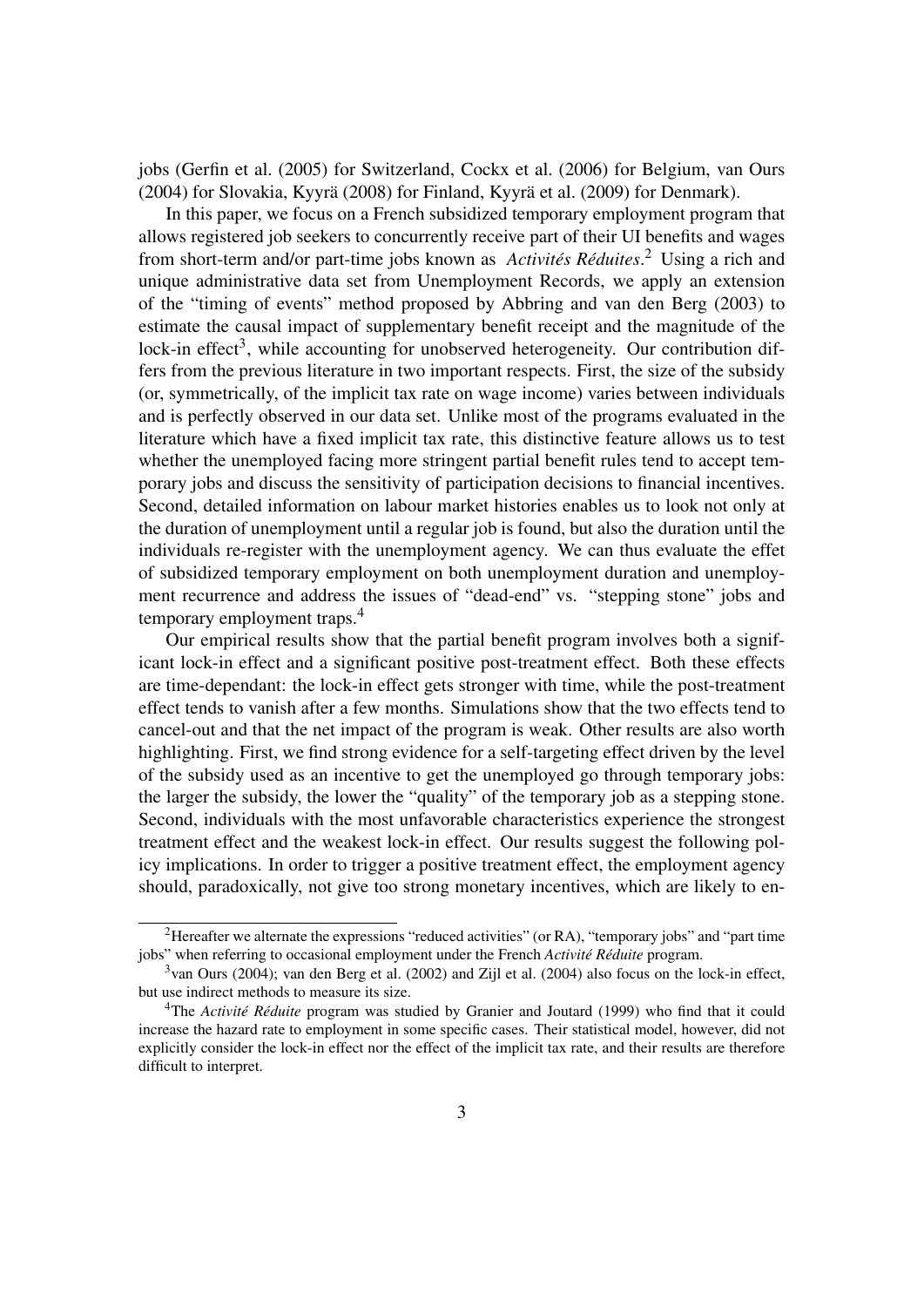courage the unemployed to accept temporary jobs that do not improve their prospects in the labour market. Instead, it should focus on low ability individuals who are estimated to have the highest treatment effect, but are less likely to go through the partial benefits program.

The reminder of this paper is organized as follows. The next section is devoted to a brief presentation of the French partial benefit program. Section [3](#page-5-0) describes the data. Section [4](#page-6-0) presents the statistical model. Specification and results are discussed in Section [5,](#page-12-0) and policy simulations are run in Section [6.](#page-17-0) Section [7](#page-19-0) finally concludes.

### 2 Institutional Features

### 2.1 The French Unemployment Compensation System

As in most European countries, unemployment compensation in France combines insurance and welfare programs. The Unemployment Insurance system (UI) is funded by contributions from workers and employers and is jointly administrated by representatives of both parts. To qualify for UI benefits, unemployed must register with the local UI agency and be actively searching for work. Additional restrictions require claimants to be under 60, suffer an involuntary job loss and prove at least 4 months of employment in the last 18 months preceding registration. The level of benefits is fully determined by previous earnings. Since the adoption of the *Plan d'Aide au Retour à l'Emploi* in July 2001, benefits are paid at a constant rate and the replacement ratio lies between 57.4% for the highest wages and 75% for the lowest ones. The duration of the entitlement period ranges from 4 to 60 months depending on the age and the employment history of unemployed workers. Non compliance with the eligibility rules is subject to benefit sanctions<sup>[5](#page-3-0)</sup>.

The Unemployment Assistance system (UA) is taken on by the State. It grants supplementary income to individuals who have exhausted UI benefits or do not qualify for receiving them. The solidarity allowances are means-tested against household income and require the unemployed worker to prove 5 years of employment within the 10 previous years before the end of employment. Payments are of fixed amount and may last indefinitely. Workers who do not meet eligibility criteria for unemployment compensation benefits can still apply for other labour market minimum income supports (such as RMI for example).

<span id="page-3-0"></span><sup>5</sup>Claimants who do not prove active job search, refuse suitable job offers, fail to keep the local UI agency informed about their personal situation and to show to summons at the employment office or make incorrect declarations about everything that is relevant to the payment of the UI benefits may face a temporary or a permanent full or partial reduction of compensation.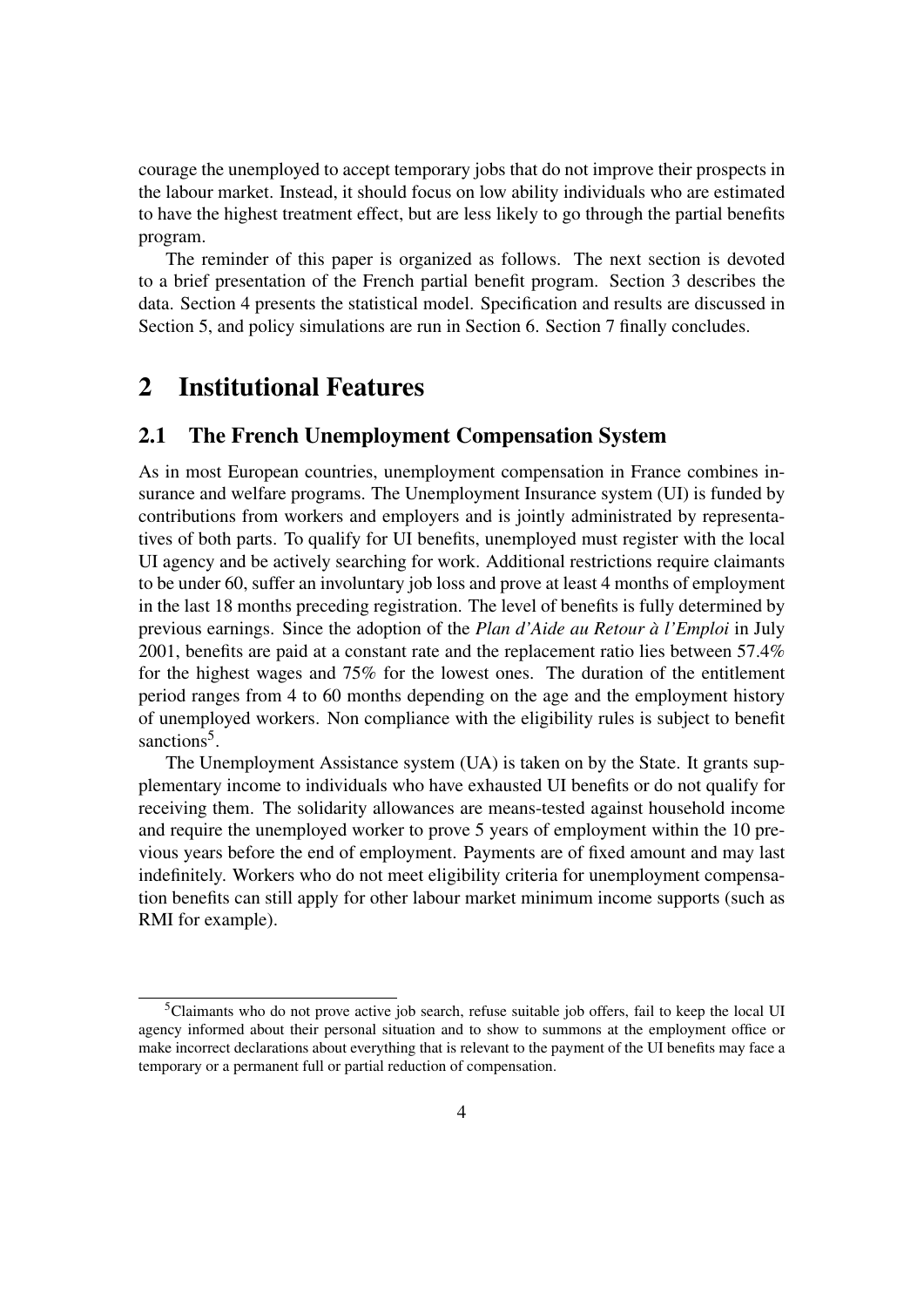#### <span id="page-4-9"></span>2.2 The *Activité Réduite* program

In order to foster reintegration into the labour market, the French compensatory system authorizes unemployed individuals to work in part-time and/or temporary jobs (the so called *activités réduites*, or reduced activity) while remaining registered with the Na-tional Employment Agency<sup>[6](#page-4-0)[,7](#page-4-1)</sup>. The program is mainly (but not exclusively) targeted at insured job seekers, who are allowed to receive simultaneously their unemployment benefits and part of their wages from reduced activity. Operating as a subsidy for the jobs paying less than the replacement income, the program thus intends to prevent the risk of "unemployment traps".

Specific criteria are to be fulfilled for the combination of UI benefits and earnings from reduced activities to be possible<sup>[8](#page-4-2)</sup>. First, the number of hours worked in occasional employment should not exceed 136 hours per month<sup>[9](#page-4-3)</sup>. Second, the corresponding gross earnings should not go beyond 70% of the "reference wage"<sup>[10](#page-4-4)</sup>. When combination is authorized, the job seeker continues to receive a replacement income, except for a number *J* of days, defined as the ratio of gross earnings from reduced activity *W* and the daily reference wage *X*. Unpaid benefits are shifted to the future<sup>[11](#page-4-5)</sup>. In a given month, the total earnings of an unemployed involved in reduced activity can be written as follows:

<span id="page-4-6"></span>
$$
R = W + b(n - J) = W + b(n - \frac{W}{X}) = nb + (1 - q)W
$$
\n(1)

where *b* denotes the daily amount of unemployment benefit, *n* is the number of days in the month and  $q = b/X$  is the replacement rate. Equation [\(1\)](#page-4-6) shows that the rule governing benefit payments for individuals involved in reduced activity can be seen as setting an implicit marginal tax rate on wage income while paying full benefits. The total income *R* generated by this program is always larger than the unemployment benefits, making the program financially attractive for participants<sup>[12](#page-4-7)[,13](#page-4-8)</sup>. To control that involve-

<span id="page-4-0"></span><sup>6</sup>The reduced activity scheme was introduced in 1986 by the French Unemployment Insurance Fund (UNEDIC). Prior to this date, any paid work resulted in suspension of the entitlement to unemployment benefits.

<span id="page-4-1"></span> $<sup>7</sup>$ The definition of unemployment used in this paper thus differs from the ILO standards in the sense</sup> that people are recorded as job seekers as long as they meet the requirements of the National Employment Agency.

<span id="page-4-2"></span><sup>8</sup>The program explicitly forbids reduced activity contracts with the former employer.

<span id="page-4-4"></span><span id="page-4-3"></span><sup>9</sup>Which amounts to 86% of a full time job.

<sup>&</sup>lt;sup>10</sup>The "reference wage" is the mean of the individual's wages during the previous 12 months. It is used by the employment agency to calculate the level of unemployment benefit the job seeker is entitled to.

<span id="page-4-5"></span> $11$ When combination is not authorized, unemployment benefits cannot be collected, but the entitlement period is still maintained and delayed in time.

<span id="page-4-7"></span><sup>&</sup>lt;sup>12</sup>Uninsured individuals have  $b = q = 0$ , so that their total income is  $R = W$ , the wage gain from reduced activity.

<span id="page-4-8"></span><sup>&</sup>lt;sup>13</sup>The program is also attractive for the placement office which "saves money" by paying less than the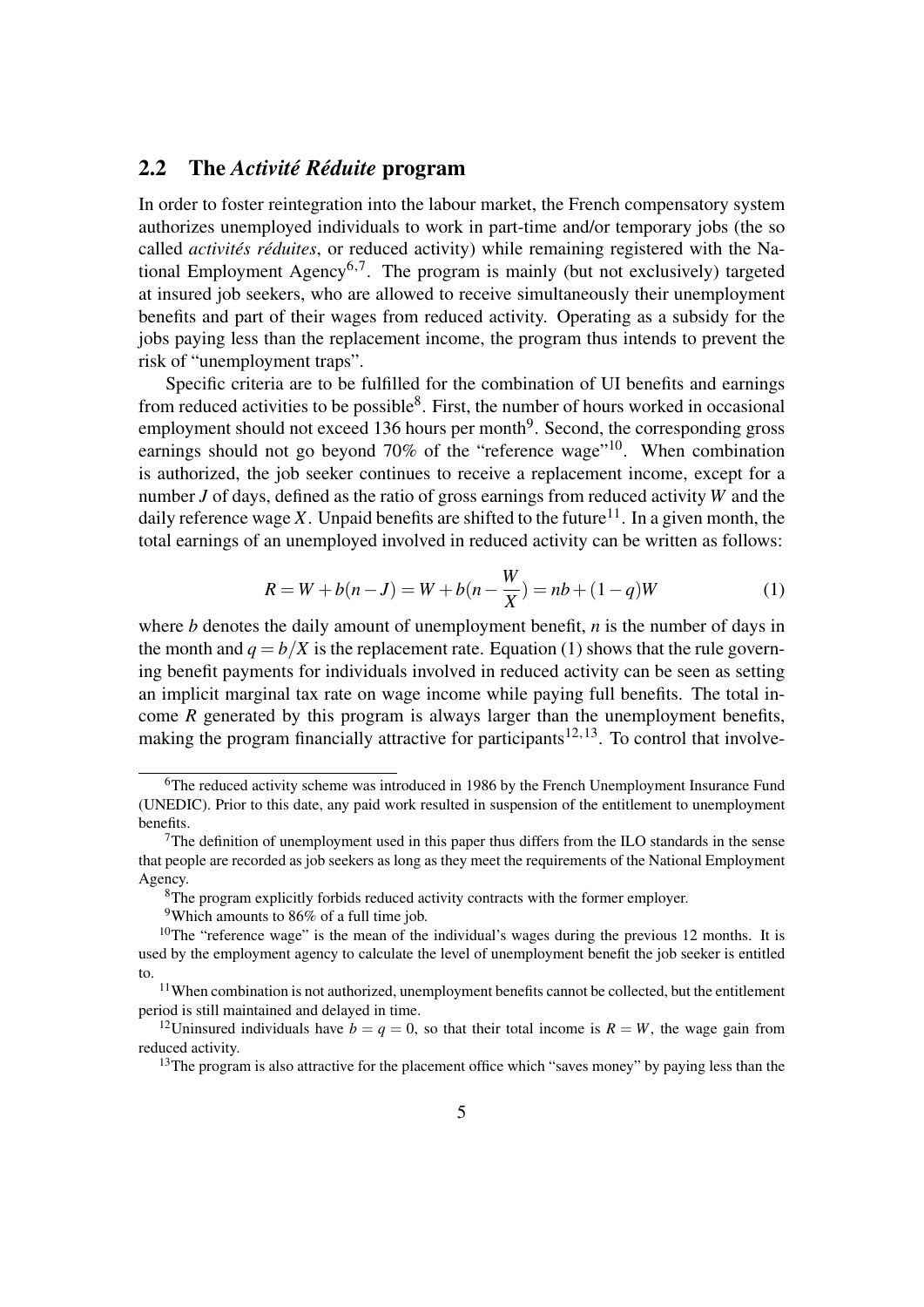ment in reduced activity does not become permanent, a third additional restriction limits the accumulation of unemployment benefits with earnings from reduced activity to 18 months within the same unemployment spell $1<sup>4</sup>$ .

Job seekers who do not collect unemployment benefits can also gain from participating in the program. Temporary jobs give them the opportunity to reload their entitlement to unemployment insurance without going through a heavy and time consuming procedure of deregistration/re-registration with the employment agency. Besides, the dual status of unemployed/worker allows them to keep using public services (such as job and training offers, monitoring and personalized follow-up) while searching for regular employment.

Between 1995 and 2005, the number of unemployed involved in reduced activity has more than doubled and reached 1 212 999 individuals (32.6% of registered job seekers) by June  $2005^{15}$  $2005^{15}$  $2005^{15}$ . This evolution appears even more spectacular when considering benefit recipients only. The number of insured individuals going through the program has been multiplied by 3.5 over the same period and reached 837 800 persons (34.8% of benefit recipients) by June 2005. On average, participants have worked 97 hours and earned 1076 euros per month.

### <span id="page-5-0"></span>3 Data

The empirical analysis is based on two matched administrative data sets: i) the *Fichier Historique Statistique* (from the National Employment Agency) which covers all registered unemployed individuals since  $1993^{16}$  $1993^{16}$  $1993^{16}$  and contains exhaustive information on labour market histories, socio-demographic characteristics and, most importantly, reduced activity participation; and ii) the *Segment D3* (from the Unemployment Insurance Fund) which provides some supplementary information on benefits recipients' financial situation such as the previous wage, the replacement ratio (i.e. the implicit tax rate associated with reduced activity), and the duration of the entitlement period. We have a precise knowledge of the timing of events during the unemployment spell, i.e., we observe the exact date of inflow into and outflow out of the register. In order to cope with possible inconsistencies in unemployment registration, we assume that unemployment periods less than one month apart belong to the same spell. Unemployment spells can end through the take up of a new job, withdrawal of the labour force or deregistration for administrative reasons. This latter type of exit can be viewed as non random censoring

regular unemployment benefits.

<span id="page-5-1"></span><sup>&</sup>lt;sup>14</sup>Since January 2006, the threshold for reduced activity participation was brought down to 110 hours monthly and the duration of authorized earnings accumulation was limited to 15 months.

<span id="page-5-3"></span><span id="page-5-2"></span><sup>&</sup>lt;sup>15</sup>As a comparison, the share of unemployed involved in training is roughly 10%.

<sup>&</sup>lt;sup>16</sup> According to [Chardon and Goux](#page-21-10) [\(2003\)](#page-21-10) estimation based on labor force surveys, 90% of ILOunemployed would also register at the employment offices.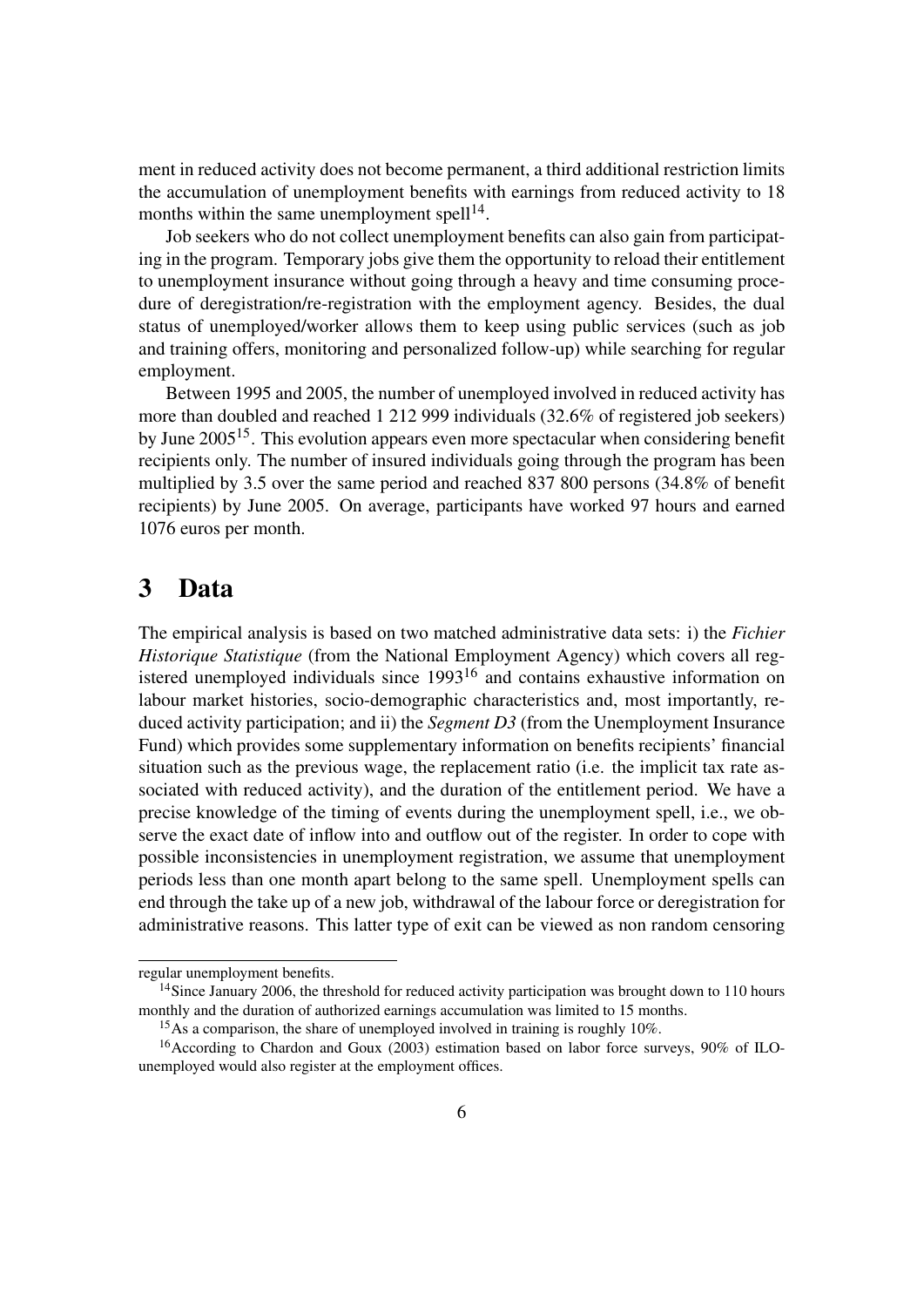and will therefore be dealt with in the statistical model.

From the database, we extract a random sample of unemployed who registered between July and December 2001. Job seekers are observed until December 2004. In order to focus on a homogeneous sample, we make a number of additional sample restrictions. First, we drop disabled job seekers as well as people classified as "non immediately available for work". We also exclude people over fifty-five years of age at the time of registration and censor spells when individuals reach that age and become eligible to special programs for older job seekers. Lastly, we eliminate benefit recipients who are covered by a different set of unemployment compensation regulations<sup>[17](#page-6-1)</sup>. The final sample consists of 18 258 spells (among which 7 682 include a period of reduced activity) corresponding to 10 020 individuals. We censor ongoing spells at 36 months because information becomes less reliable after three years. Note that individuals can appear in our sample of job losses multiple times.

Table [1](#page-6-2) provides a more precise description of our sample. Table [2](#page-7-0) gives descriptive statistics for the main explanatory variables measured at time  $t = 1$ , first for all spells, then separating completed and censored spells.

<span id="page-6-2"></span>

| Table 1: Sample description          |       |       |      |        |  |  |  |
|--------------------------------------|-------|-------|------|--------|--|--|--|
| Censored Exiting<br>Mean length<br>N |       |       |      |        |  |  |  |
| Individuals                          | 10020 |       |      |        |  |  |  |
| Unemployment spells                  | 18258 | 13212 | 5046 | 9.446  |  |  |  |
| <b>To Attrition</b>                  | 18258 | 9484  | 8774 | 9.446  |  |  |  |
| To RA                                | 18258 | 10576 | 7682 | 5.829  |  |  |  |
| In RA                                | 7682  | 345   | 7337 | 3.730  |  |  |  |
| Employment spells                    | 5046  | 2339  | 2707 | 15.447 |  |  |  |

### <span id="page-6-0"></span>4 Statistical model

#### 4.1 A multivariate duration model

We wish to assess the impact of the occurrence of *activité réduite* jobs on two dimensions: (a) the duration of the ongoing unemployment spells; and (b) the duration of the subsequent employment spells for individuals exiting to employment. With respect to the first dimension of our evaluation, RA is a dynamically assigned treatment in the sense that it occurs at time  $t_r$  after the start of the unemployment spell. In the general case, the timing of entry into RA and the length of the RA spell cannot be assumed to be independent from the unemployment and employment durations. For example,

<span id="page-6-1"></span><sup>&</sup>lt;sup>17</sup> such as the *intermittents du spectacle* in the entertainment industry.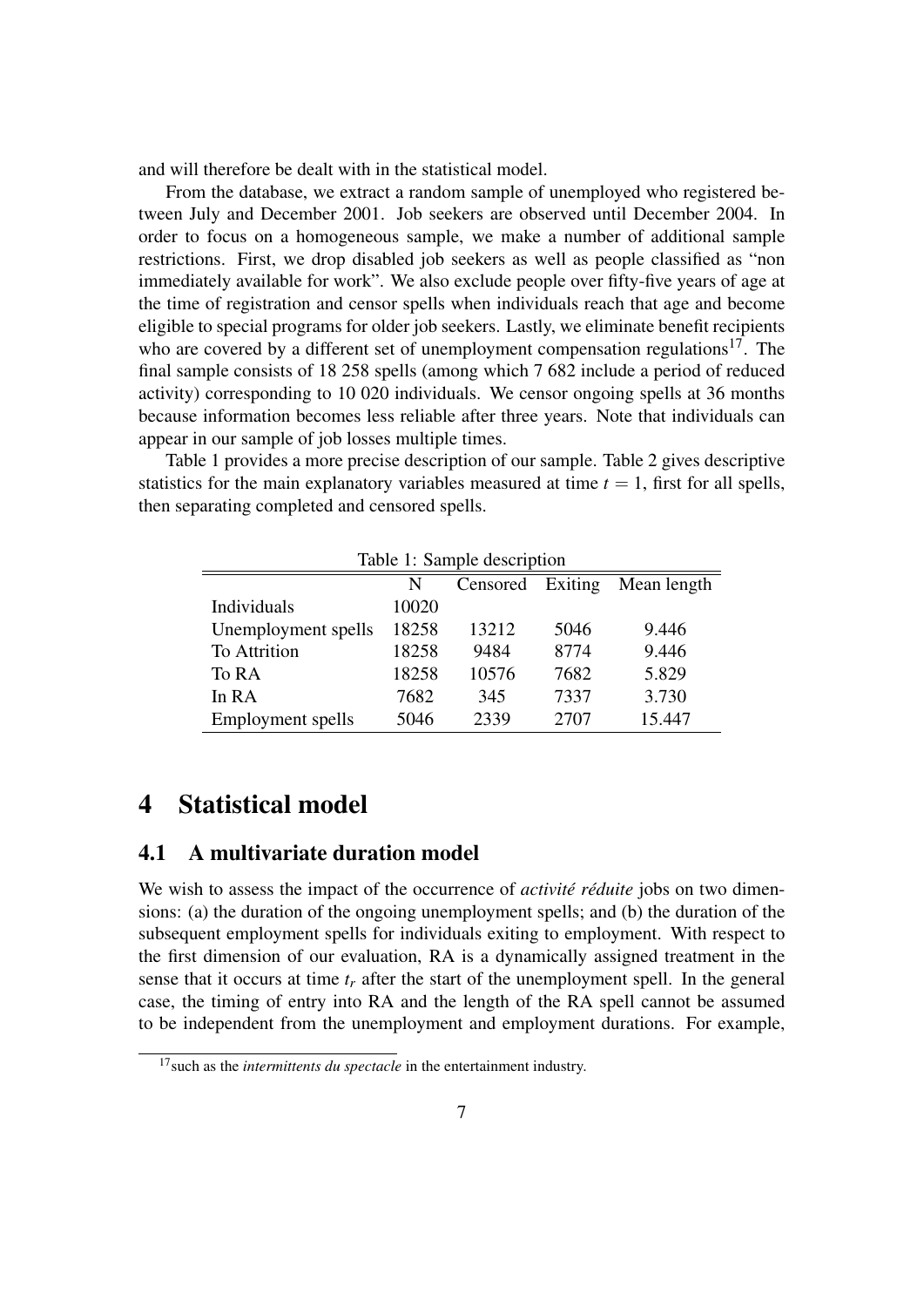|                   |             | <b>Completed spells</b><br>All spells |             |           | <b>Censored spells</b> |           |
|-------------------|-------------|---------------------------------------|-------------|-----------|------------------------|-----------|
| <b>Variable</b>   | <b>Mean</b> | Std. Dev.                             | <b>Mean</b> | Std. Dev. | <b>Mean</b>            | Std. Dev. |
| Woman             | 0.505       | 0.5                                   | 0.504       | 0.5       | 0.506                  | 0.5       |
| Age               | 31.069      | 9.657                                 | 31.347      | 9.5       | 30.962                 | 9.714     |
| French national   | 0.898       | 0.303                                 | 0.937       | 0.243     | 0.883                  | 0.322     |
| Couple            | 0.355       | 0.478                                 | 0.371       | 0.483     | 0.349                  | 0.477     |
| Has children      | 0.361       | 0.48                                  | 0.353       | 0.478     | 0.365                  | 0.481     |
| Local unemp. rate | 9.428       | 2.336                                 | 9.185       | 2.331     | 9.52                   | 2.331     |
| Cum. unemp.       | 14.195      | 14.769                                | 12.148      | 13.853    | 14.977                 | 15.031    |
| Primary educ.     | 0.176       | 0.381                                 | 0.117       | 0.321     | 0.198                  | 0.399     |
| Secondary educ.   | 0.382       | 0.486                                 | 0.367       | 0.482     | 0.388                  | 0.487     |
| Vocational educ.  | 0.233       | 0.423                                 | 0.242       | 0.428     | 0.23                   | 0.421     |
| Tertiary educ.    | 0.209       | 0.406                                 | 0.274       | 0.446     | 0.184                  | 0.387     |
| UI                | 0.545       | 0.498                                 | 0.673       | 0.469     | 0.496                  | 0.5       |
| Replacement rate  | 0.321       | 0.326                                 | 0.412       | 0.313     | 0.286                  | 0.325     |
| <b>RMI</b>        | 0.077       | 0.267                                 | 0.031       | 0.174     | 0.095                  | 0.293     |
| First entry       | 0.051       | 0.22                                  | 0.047       | 0.212     | 0.053                  | 0.223     |
| Fired             | 0.125       | 0.331                                 | 0.138       | 0.345     | 0.12                   | 0.325     |
| Quit              | 0.059       | 0.236                                 | 0.056       | 0.231     | 0.06                   | 0.237     |
| End of contract   | 0.483       | 0.5                                   | 0.578       | 0.494     | 0.446                  | 0.497     |
| Other reasons     | 0.282       | 0.45                                  | 0.18        | 0.384     | 0.321                  | 0.467     |

<span id="page-7-0"></span>Table 2: Sample statistics, unemployment spells

individuals with higher savings or unearned income might be less keen on applying to a tempopary job and, at the same time, have a lower exit rate to employment [\(Bloemen,](#page-20-5) [2002\)](#page-20-5). On the other hand, highly skilled individuals with a high exit rate out of unemployment might not wish to get a temporary job that will not improve their human capital, nor their social network. These (or other) unobserved characteristics might also influence their subsequent employment spell. Ignoring such unobserved characteristics creates a selectivity bias and one therefore has to model the timing of RA spells jointly with the other processes under study. Likewise, the time spent in temporary jobs is likely to be correlated with the rate of entry into the program and with the re-employment hazard and must also be modeled jointly. The empirical evaluation of dynamically assigned treatments has been the subject of a growing literature since [Abbring and van den Berg](#page-20-4) [\(2003\)](#page-20-4) provided a proof of identification of such effects in a multivariate duration models framework (also see [Heckman and Navarro](#page-21-11) [\(2007\)](#page-21-11) for a more general approach). In this Section, we first present the joint modeling of unemployment spells, time to treatment and time in treatment and then introduce the employment duration and non random attrition processes. Finally, we detail likelihood construction and the specification of the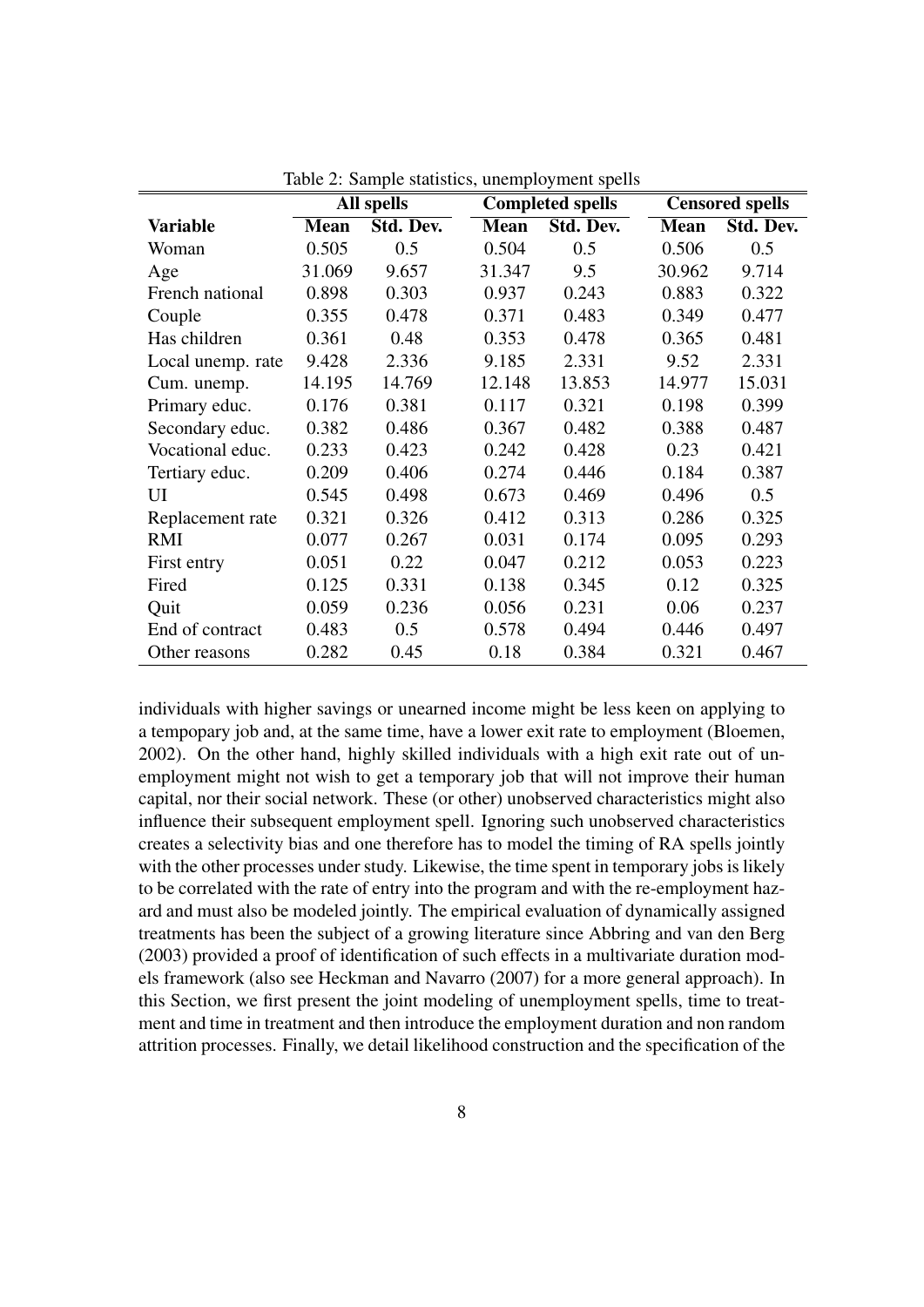heterogeneity distribution.

**Unemployment duration, time to treatment and time in treatment** Let  $T_u$  be a non-negative random variable measuring the duration of unemployment. Similarly, let  $T_r$  and  $T_{\bar{r}}$  be random variables measuring the duration until a RA job is found and the duration of that RA job, respectively. Denote by *X* and *V* two vectors of individuals characteristics, where only *X* is observed by the econometrician. We assume that the joint distribution of  $T_u$ ,  $T_r$  and  $T_{\bar{r}}$  may only differ between individuals through differences in *X* and *V*.

Following [Abbring and van den Berg](#page-20-4) [\(2003\)](#page-20-4), we adopt a time to event approach where the causal effect of reduced activity on unemployment duration is modeled through the effect of the realization of  $T_r$  and  $T_{\bar{r}}$  on the distribution of  $T_u$ . These distributions can be characterized in terms of their hazard rates  $\theta_r(t|x,V)$ ,  $\theta_{\bar{r}}(t|x,V)$  and  $\theta_u(t|t_r,t_{\bar{r}},x,V)$ . We further assume that the realization of  $t_r$  only affects the hazard  $\theta_u(t|t_r,t_{\bar{r}},x,V)$  for  $t > t_r$ ; and the realization of  $t_{\bar{r}}$  affects  $\theta_u$  for  $t > t_r + t_{\bar{r}}$ . This "no anticipation" assumption rules out that reduced activity affects exit from unemployment before individuals actually enter reduced activity. We argue that this assumption is likely to hold in our context since it is difficult for the unemployed to predict at which date they will find a job that satisfies RA requirements<sup>[18](#page-8-0)</sup>. We specify the hazard rates to have a Mixed Proportional Hazard (MPH) form:

$$
\theta_r(t|x,V) = \lambda_r(t) \exp(x\beta_r) V_r \tag{2}
$$

$$
\theta_{\bar{r}}(t|x,V) = \lambda_{\bar{r}}(t) \exp(x\beta_{\bar{r}}) V_{\bar{r}}
$$
\n(3)

and

<span id="page-8-1"></span>
$$
\theta_{u}(t|t_{r}, x, V) = \lambda_{u}(t) \exp(x\beta_{u} + \delta(t|t_{r}, t_{\bar{r}}, x, V_{\delta})) V_{u}
$$
\n(4)

where  $\lambda_u(t)$ ,  $\lambda_r(t)$  and  $\lambda_{\bar{r}}(t)$  are the baseline hazard rates for  $T_u$ ,  $T_r$  and  $T_{\bar{r}}$ .  $V_u$ ,  $V_r$  and  $V_{\bar{r}}$ are subsets of *V* affecting the hazard out of unemployment, to reduced activity and out of reduced activity, respectively.  $\delta(t|t_r,t_{\bar{r}},x,V_{\delta})$  is a function that will capture the causal effect of reduced activity on the hazard out of unemployment. Since we conjecture that reduced activity is likely to create a lock-in effect when the unemployed are working part-time, and a potential stepping stone effect after the part-time job ends, we further specify  $\delta(t|t_r,t_{\bar{r}},x,V_{\delta})$  as follows:

$$
\delta(t|t_r,t_{\bar{r}},x,V_{\delta})=\delta_1(t|t_r,t_{\bar{r}},x,V_{\delta})I\{t\in(t_r,t_r+t_{\bar{r}})\}+\delta_2(t|t_r,t_{\bar{r}},x,V_{\delta})I\{t>t_r+t_{\bar{r}}\}
$$

<span id="page-8-0"></span> $18$ Note that the non anticipation assumption does not require individuals to have no knowledge of the magnitude of the treatment effect they might face, nor to have no knowledge of the precise timing of entry into treatment, but that they do not modify their behaviour before *t<sup>r</sup>* .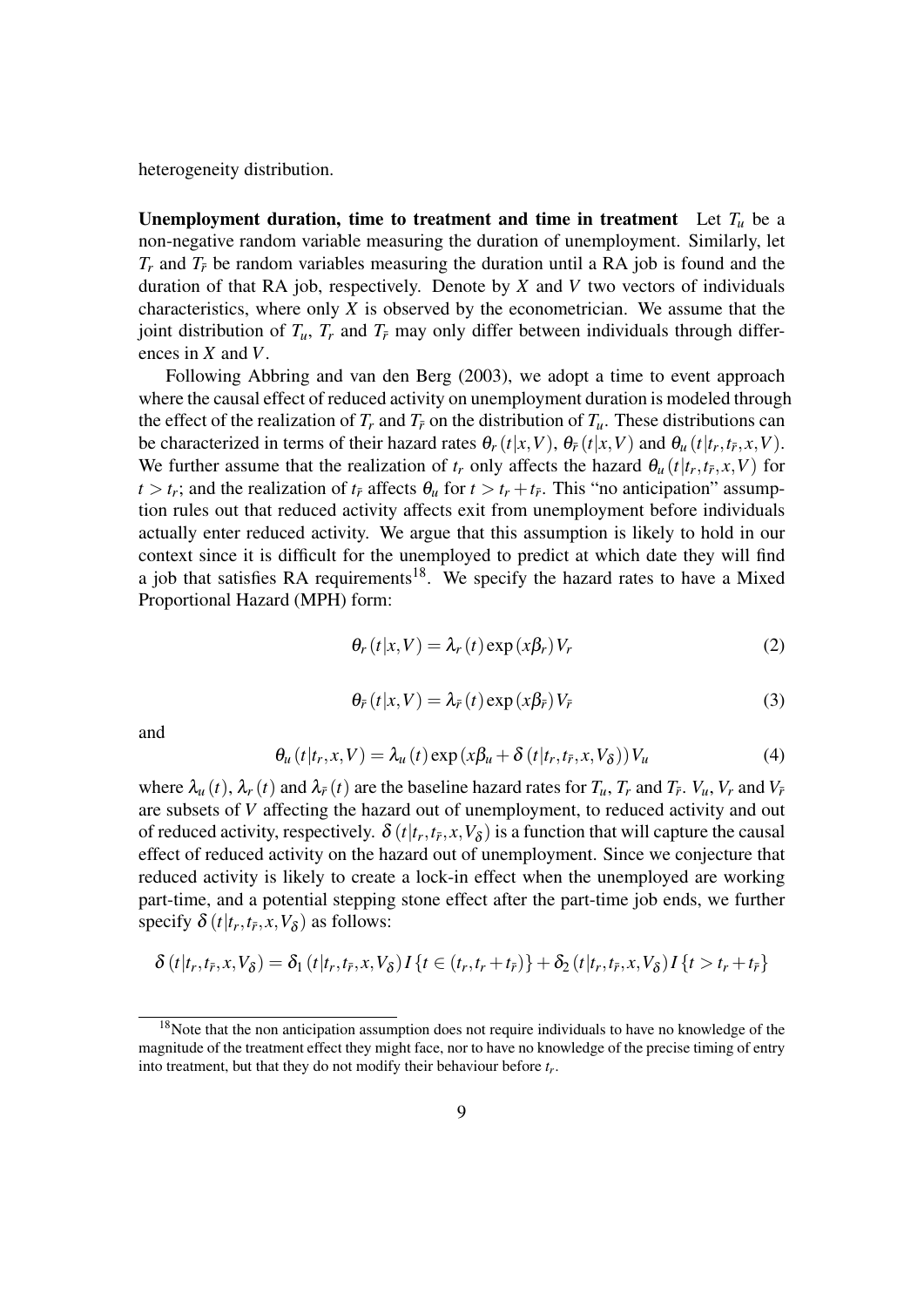where  $I\{\cdot\}$  is an indicator function taking the value one if the condition in curly braces is satisfied, and zero otherwise.  $\delta_1(.)$  will thus capture the effect of being in a reduced activity job on the hazard rate out of unemployment, and  $\delta_2(.)$  will capture the effect of having experienced a reduced activity spell earlier in the unemployment spell.  $V_{\delta}$ is an unobserved heterogeneity component that affects the way RA impacts the hazard rate out of unemployment. Allowing the treatment effect to depend on an unobserved heterogeneity term as well as on observed variables enable us to correctly estimate the evolution of the treatment effect with respect to time since treatment. Indeed, a moverstayer bias might occur if the variation of the distribution of  $V_{\delta}$  among survivors as time unfolds (high  $V_{\delta}$  individuals quickly leaving unemployment after RA) is confounded with a decrease in the treatment effect with time [\(Richardson and van den Berg,](#page-22-8) [2006\)](#page-22-8).

It is well known that, due to dynamic sorting effects, the distribution of *V<sup>r</sup>* among those who enter RA at *t<sup>r</sup>* will differ from its population distribution. Indeed, individuals with high  $V_r$  will tend to enter RA earlier that individuals with low  $V_r$ . If  $V_r$  and  $V_u$ are dependent, then the distribution of  $V<sub>u</sub>$  for people entering RA at a given time will differ from the distribution of  $V_u$  for individuals not in RA. Similarly, if  $V_u$  and  $V_{\bar{r}}$  are not independent, then the distribution of  $V_u$  among people in RA will differ from its population distribution. Therefore, one cannot infer the causal effect of RA on *T<sup>u</sup>* from a comparison of the realized unemployment durations of those who entered RA at *t<sup>r</sup>* and exited RA at  $t_r + t_{\bar{r}}$  with the rest of the population, because one would then mix the causal effect of RA on unemployment duration with the difference in the distribution of *V<sub>u</sub>* between these individuals. In this case,  $I\{t \in (t_r, t_r + t_{\bar{r}})\}\$  and  $I\{t > t_r + t_{\bar{r}}\}\$  will be endogenous, and  $T_u$ ,  $T_r$  and  $T_{\bar{r}}$  have to be modeled jointly to account for the dependance of the unobserved heterogeneity terms. Therefore, we allow  $V_u$ ,  $V_r$  and  $V_{\bar{r}}$  to be correlated. Moreover,  $V_{\delta}$  is allowed to be correlated to the other heterogeneity components of *V*. In other words, we allow the size of the treatment effect to be correlated with the unobserved characteristics governing the exit rate from unemployment. Moreover, the inclusion of unobserved heterogeneity in the treatment effect will allow us to correct for the potential endogeneity of explanatory variables in  $\delta_1$  and  $\delta_2$ . See [Abbring](#page-20-4) [and van den Berg](#page-20-4) [\(2003\)](#page-20-4) and [Richardson and van den Berg](#page-22-8) [\(2006\)](#page-22-8) for proofs of the nonparametric identification of the model.

Unemployment recurrence Our data set allows us to observe individuals re-entering registered unemployment after a previous unemployment spell has ended. Since RA might affect the kind of job unemployed individuals can make a transition to, we also model unemployment recurrence as a fourth duration process denoted *Te*. The corresponding hazard rate is given by:

$$
\theta_e(t|x,z,V_e) = \lambda_e(t) \exp(x\beta_e + z\gamma) V_e
$$

where  $V_e$  are the individuals' unobserved characteristics affecting unemployment recurrence; *z* contains variable summarizing the individual's situation with respect to RA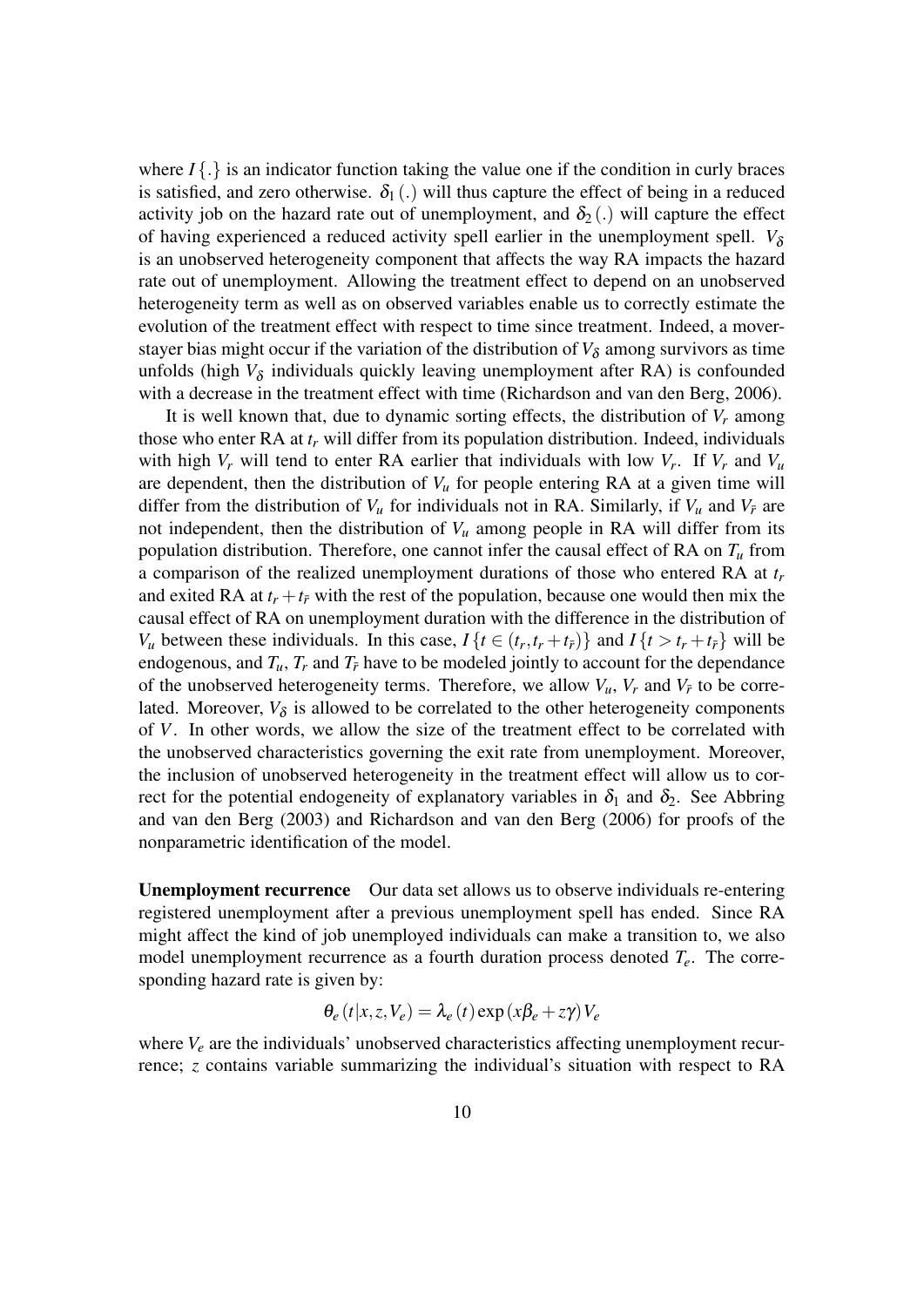during the previous unemployment spell (occurrence of an RA spell, end of the unemployment spell during or after the RA spell).  $\gamma$  is a conformable vector of coefficients that will measure the impact of RA on unemployment recurrence and, indirectly, on the "quality" of jobs found via reduced activity. Again, *V<sup>e</sup>* is allowed to be correlated with the other elements of *V*.

**Non-random censoring** Our data set is an extract from administrative records. It has the advantage of being less subject to measurement errors than traditional survey data, but has the drawback of suffering from relatively large rates of attrition. To remain registered with the employment agency, individuals must send a monthly statement on their situation with respect to employment. Failure to send the statement, or to show up to appointments with caseworkers leads to a de-registration of the unemployed with the employment agency, and thus to attrition in the data set. Other causes of de-registration include job or training refusals, as well as search efforts deemed insufficient by the caseworker. Because this attrition is most likely non random, one cannot treat it as standard censoring. To control for its non-random nature, we chose to model it as an additional dependant competing risk. Let  $T_c$  be the random variable of time until nonrandom censoring. The corresponding hazard rate is:

$$
\theta_c(t|x,V_c) = \lambda_c(t) \exp(x\beta_c) V_c
$$

where  $V_c$  are the unobserved characteristics affecting time to non-random censoring. As before, *V<sup>c</sup>* is allowed to be correlated to the other elements of *V*.

**Likelihood function** Let  $c_h$ ,  $h = u$ ,  $r$ ,  $\bar{r}$ ,  $e$ ,  $c$  equal 0 if duration  $T_h$  is censored, and 1 if it is completed. Moreover, let  $o<sub>F</sub>$  equal 1 if a spell in RA is observed and 0 otherwise. Similarly, let *o<sup>e</sup>* equal 1 if an employment spell is observed, and zero otherwise. We can write the likelihood of an individual's observed labour market spell<sup>[19](#page-10-0)</sup>, conditional on  $X$ and *V* as:

<span id="page-10-1"></span>
$$
l(t_u, t_r, t_{\bar{r}}, t_e, t_c | x, V) = l_u l_r l_{\bar{r}}^{\rho_{\bar{r}}} l_e^{\rho_e} l_c
$$
\n(5)

where

$$
l_u = \theta_u (t | t_r, x, V_u, V_\delta)^{c_u} \exp \left(-\int_0^\infty \theta_u (t | t_r, x, V_u, V_\delta) dt\right)
$$

$$
l_r = \theta_r (t | x, V_r)^{c_r} \exp \left(-\int_0^\infty \theta_r (t | x, V_r) dt\right)
$$

<span id="page-10-0"></span><sup>&</sup>lt;sup>19</sup>Here, the term "labour market spell" refers to one unemployment spell (including time to treatment, in treatment and to non-random censoring), and possible subsequent employment spells.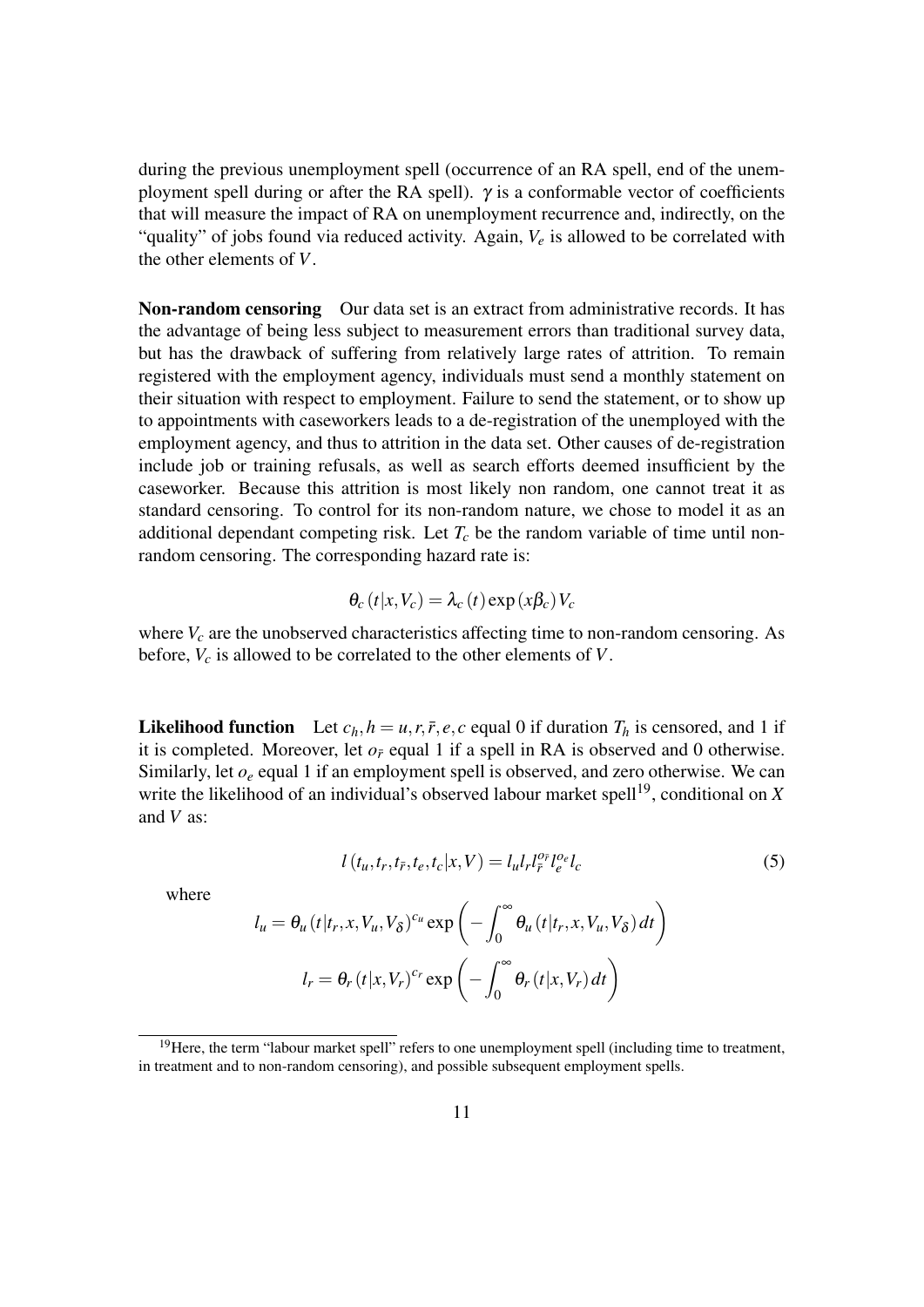$$
l_{\bar{r}} = \theta_{\bar{r}} (t|x, V_{\bar{r}})^{c_{\bar{r}}} \exp \left(-\int_0^\infty \theta_{\bar{r}} (t|x, V_{\bar{r}}) dt\right)
$$
  

$$
l_e = \theta_e (t|x, z, V_e)^{c_e} \exp \left(-\int_0^\infty \theta_e (t|x, z, V_e) dt\right)
$$
  

$$
l_c = \theta_c (t|x, V_c)^{c_c} \exp \left(-\int_0^\infty \theta_c (t|x, V_c) dt\right)
$$

Multiple spells For some individuals, we observe multiple labour market spells. In this case, we make the assumption that the individual's unobserved characteristics *V* remain constant across all spells. This allows us to relax some identifying assumptions of the single-spell model. In particular, identification with multiple spells does not require that*V* be independent of *X*, an hypothesis that is often hard to justify in empirical studies [\(van den Berg](#page-22-9) [\(2001\)](#page-22-9)). Denoting  $t_{h_1} \dots t_{h_S}$ ,  $h = u, r, \bar{r}, e, c$  the *S* observed spells of a given individual; his (conditional) likelihood can be written as:

<span id="page-11-0"></span>
$$
l(t_{u_1} \ldots t_{u_S}, t_{r_1} \ldots t_{r_S}, t_{\bar{r}_1} \ldots t_{\bar{r}_S}, t_{e_1} \ldots t_{e_S}, t_{c_1} \ldots t_{c_S} | x, V) = \prod_{s=1}^S l_s(t_{u_s}, t_{r_s}, t_{\bar{r}_s}, t_{e_s}, t_{c_s} | x, V) \tag{6}
$$

where  $l_s$  is defined as in [\(5\)](#page-10-1).

Finally, we must integrate [\(6\)](#page-11-0) over the distribution of the unobserved characteristics *V* to get the individual's unconditional (on *V*) likelihood :

$$
l(t_{u_1} \ldots t_{u_S}, t_{r_1} \ldots t_{r_S}, t_{\bar{r}_1} \ldots t_{\bar{r}_S}, t_{e_1} \ldots t_{e_S}, t_{c_1} \ldots t_{c_S} | x) =
$$
  

$$
\int l(t_{u_1} \ldots t_{u_S}, t_{r_1} \ldots t_{r_S}, t_{\bar{r}_1} \ldots t_{\bar{r}_S}, t_{e_1} \ldots t_{e_S}, t_{c_1} \ldots t_{c_S} | x, V) dG(V) \quad (7)
$$

where  $G(V)$  is the joint distribution of  $V_u$ ,  $V_r$ ,  $V_{\bar{r}}$ ,  $V_e$ ,  $V_c$  and  $V_{\delta}$ 

#### 4.2 Specification of the heterogeneity distribution

Allowing for a fully non-parametric distribution for *V à la* [Heckman and Singer](#page-21-12) [\(1984\)](#page-21-12) would be computationally challenging since the number of parameters increases sharply with the number of mass points and of dimensions. We instead chose to specify  $G(V)$ as a two-factor loading distribution. More specifically, we define

<span id="page-11-1"></span>
$$
V_h = \exp\left(a_h U_1 + b_h U_2\right)
$$

for  $h = u, r, \overline{r}, e, c$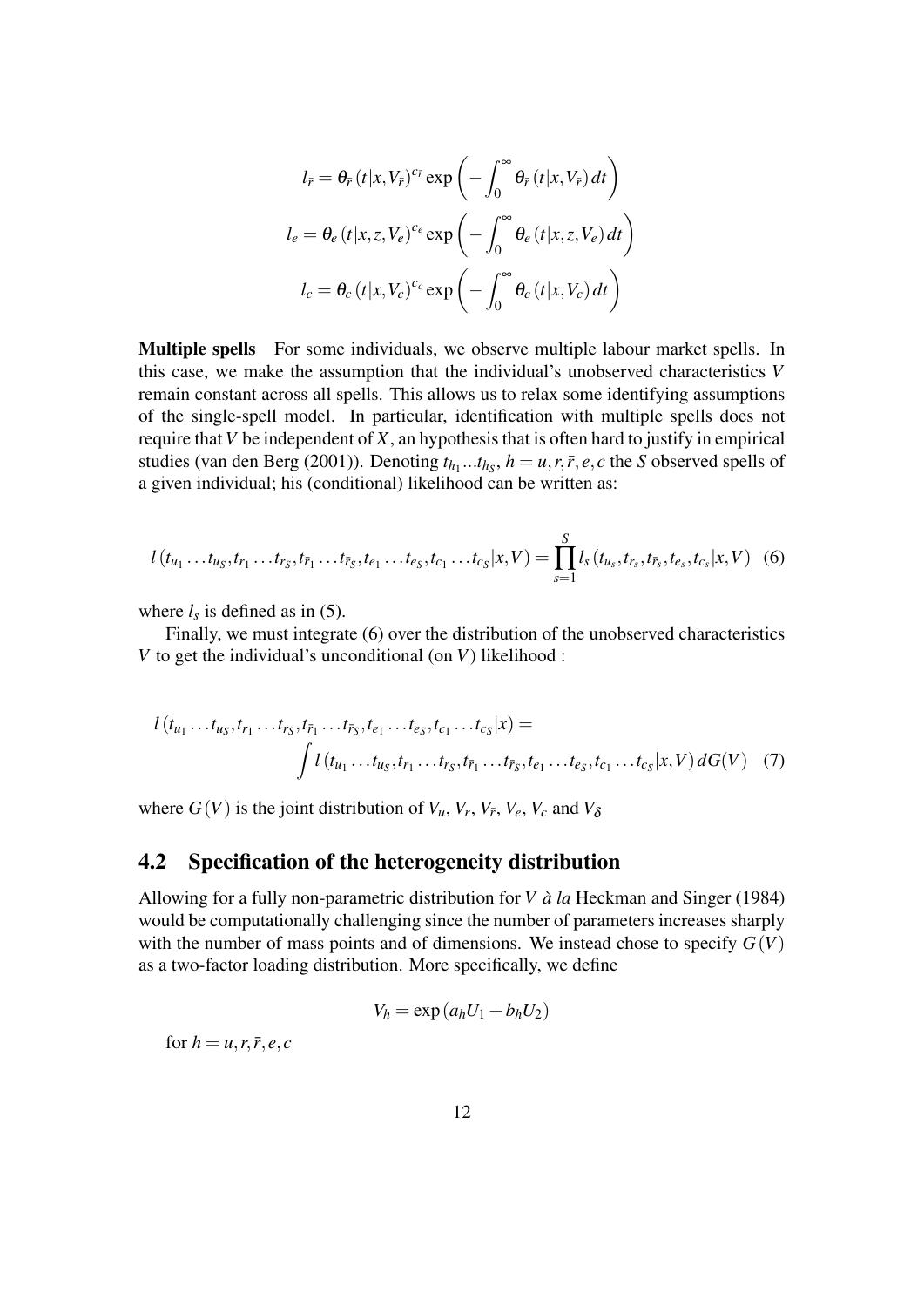Here,  $U_1$  and  $U_2$  are the two factors that enter every duration. We impose a scale normalization by assuming that  $U_1$  and  $U_2$  are independently distributed on  $\{-1,1\}$ with probabilities  $Pr(U_1 = 1) = p_1$  and  $Pr(U_2 = 1) = p_2$ . The covariance matrix of the factors,  $Var(U)$ , is a diagonal matrix where the i<sup>th</sup> diagonal element is  $4(p_i - p_i^2)$ . Moreover, we must normalize  $b_k = 0$ , for some  $k \in \{u, r, \bar{r}, e, c\}$ . The covariance matrix of *V* can easily be computed from the parameters of the factor loading specification. The log-transformed terms are  $w = \log(V) = \Xi U'$ , where  $\Xi$  is the  $5 \times 2$  matrix formed by the coefficients  $a_k$  and  $b_k$ ; and  $U = (U_1, U_2)$ . The covariance matrix of *w* is then  $Var(w) = \Xi Var(U) \Xi'$ . For computational tractability,  $V_{\delta}$ , the heterogeneity parameter of the treatment effect, is specified as a linear function of  $\ln(V_u)$ :

$$
V_{\delta} = \alpha \ln(V_u)
$$

and  $V_{\delta}$  is entered additively in  $\delta(t|t_r,t_{\bar{r}},x,V_{\delta})$ .

## <span id="page-12-0"></span>5 Specification and results

#### 5.1 Specification

As highlighted in Section [2.2,](#page-4-9) the main parameter governing the reduced activity program is the implicit tax rate on wage income. This implicit tax rate is equal to the individual's replacement rate, as shown in Equation [\(1\)](#page-4-6). In our data, we observe this quantity for each individual in each period. The replacement rate/tax rate is likely to have an impact on the processes under study. Indeed, the level of the implicit tax rate determines the incentives to find a temporary job that would act as an effective stepping stone. Consider an individual pondering whether to enter reduced activity. The costs of doing so consist of labour disutility, and of the potential lock-in effect of RA. The benefits consist of the increase in income stemming from wage gain, and of the potential post-treatment increase in the re-employment hazard. Our representative individual will only enter RA if the benefits of doing so outweigh the costs. Since the wage gain from reduced activity is negatively related to the implicit tax rate, individuals facing a high tax rate will only enter reduced activity if they expect a positive treatment effect from that job. Due to this self-targeting mechanism, we expect that individuals facing high marginal tax rates will search for "good" temporary jobs and will refuse offers failing to provide adequate human capital accumulation and/or prospects for permanent hire. The tax rate should therefore have a negative effect on the hazard into RA, and a positive impact on the treatment effect of RA.

We are interested in the variation of the treatment effect of reduced activity on the exit rate out of unemployment along several dimensions. First, the effect of RA might differ for individuals who are currently in reduced activity compared to those who have left RA. Second, within each of the previous cases, the effect can differ with time spent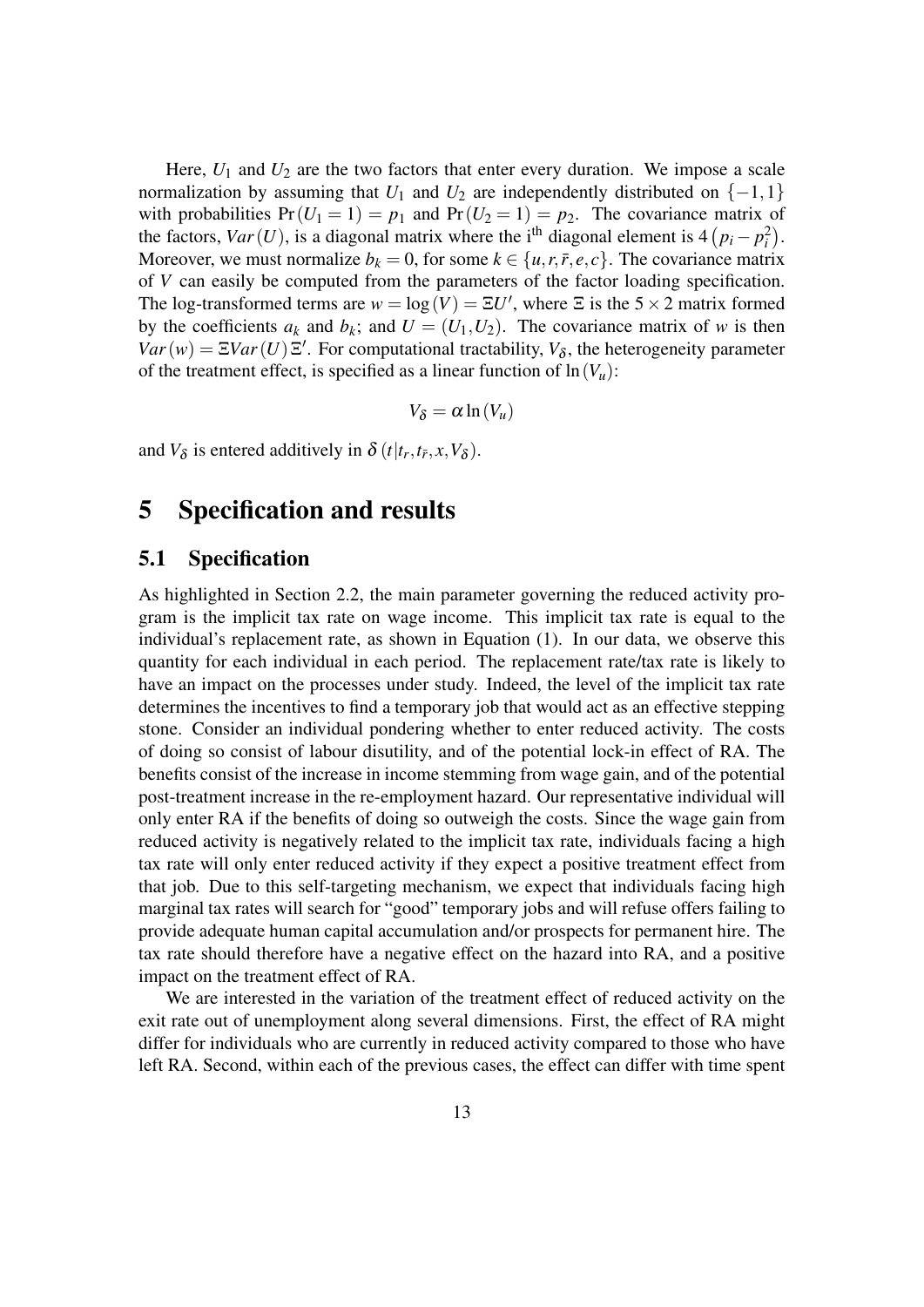since entry into RA, or since having left RA. We thus define  $\delta_1$  and  $\delta_2$  as follows. We first divide time in treatment into two sub-periods of, respectively, less than 3 months and more than three months in RA. The post-treatment period is itself divided in three sub-periods: less than three months after the end of the RA spell, between 3 and 6 months after the end of the RA spell, and more than 6 months after. The corresponding dummy variables are then interacted with the replacement rate/tax rate at the date of entry into RA to account for the potential self-targeting mechanism described above. The replacement rate, however, is not an exogenous variable. Its level depends on the "reference wage" while the entitlement period is determined by the duration of the previous employment period, as well as by the age when entering unemployment. The first two determinants are likely to be correlated to the level of human capital and overall "employability" of the unemployed. Those could in turn affect the treatment effect if, for example, individuals with better skills were more keen of taking advantage of temporary jobs to signal their high ability to potential employers. Since the replacement rate is negatively related to the previous wage (arguably a proxy for the individual's ability), then the estimated self-targeting effect of the tax rate will be biased downwards if one does not control for the unemployed's ability. Recall from Equation [\(4\)](#page-8-1) that the treatment effect includes an unobserved heterogeneity term,  $V_{\delta}$ , which is potentially correlated with all the other heterogeneity terms of the model (notably those governing the exit rate out of unemployment, and out of employment). Moreover, since our database includes multiple spells, we can relax the assumption of independence between the covariates and unobserved heterogeneity. This unobserved heterogeneity term will capture the unobservable characteristics correlated with the individual's overall ability (and thus with the replacement rate) that might affect the magnitude of the treatment effect. We thus argue that, if the replacement rate/tax rate is correlated to individual characteristics which influence upon the treatment effect, then these characteristics will be controlled for by this unobserved heterogeneity component that will remove any potential bias in the parameter attached to the replacement/tax rate.

For the equations governing the transition out of unemployment, into treatment and out of employment, we specify a piecewise constant baseline hazard on the following time intervals: [0,2], ]2,4], ]4,6], ]6,9], ]9,12], ]12,18], ]18,24] and ]24,36]. Spells of reduced activity are typically short (3.6 months on average) and the majority of individuals spend only one month in RA. Therefore, for this equation, we specify a somewhat more constrained baseline hazard, which is piecewise constant in the following intervals:  $[0,1]$ ,  $[1,3]$  and  $[3,36]$ . In the tables of results, the dummies defining the baseline hazard are labeled d1 to d8 (d1 is omitted for identification reasons), and are defined as above.

The treatment effect of reduced activity on the exit rate out of employment (unemployment recurrence) is modeled through a dummy variable taking the value 1 if the individual has experienced an RA spell in his previous unemployment spell, and zero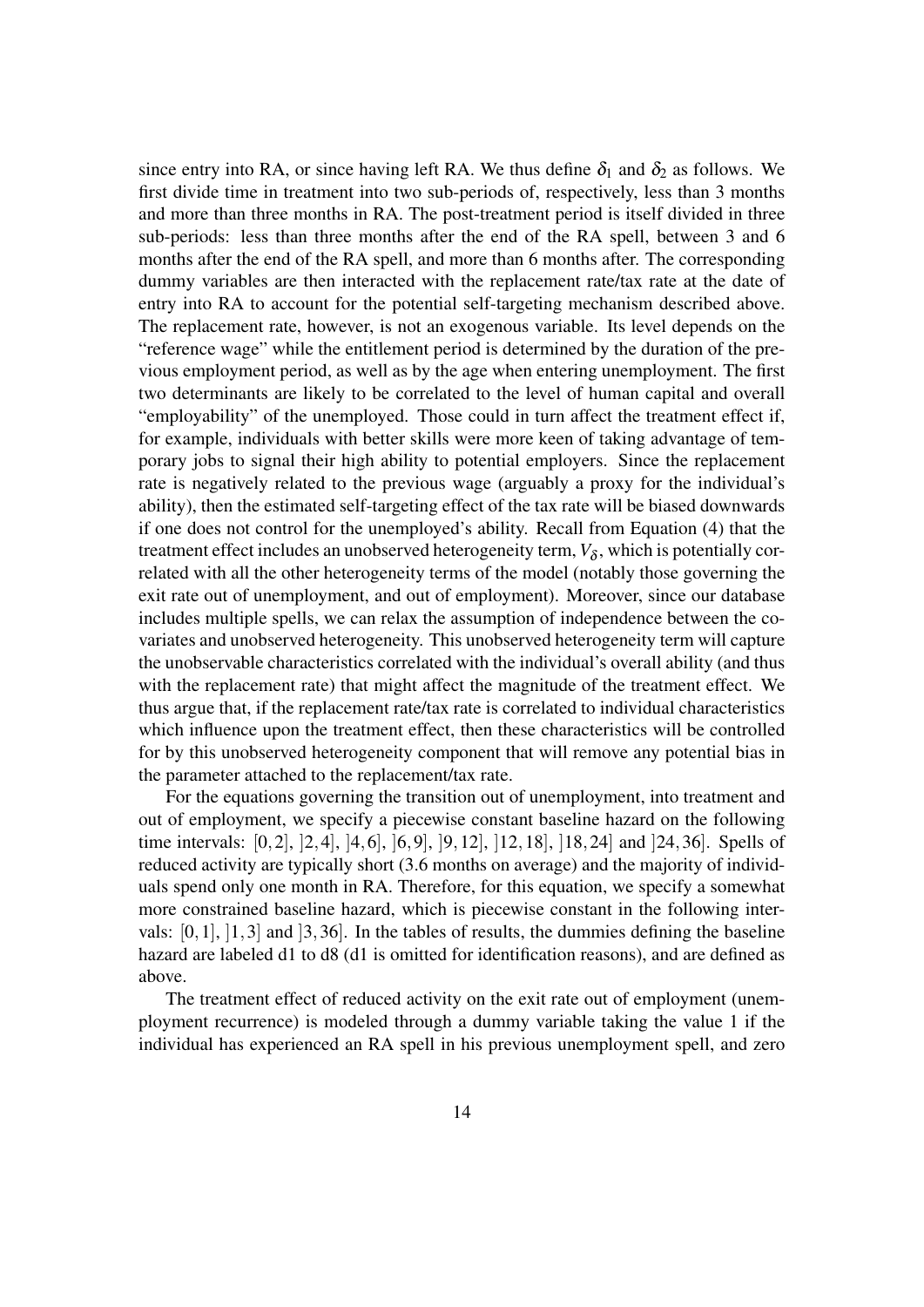otherwise. To allow for a different effect of RA on the length of the subsequent employment spell according to the replacement rate, we also include an interaction variable between the dummy for the presence of an RA spell, and the level of the replacement rate/tax rate in the beginning of the RA spell. Finally, we include an additional dummy variable indicating whether the individual exited unemployment while in RA, as well as a variable for the length of the RA spell.

Control variables are sex, age, education, nationality, household structure and cumulative unemployment during the last five years. We also control for the reason of entry into unemployment and for receipt of unemployment benefit and a French guaranteed minimum income benefit, the RMI [\(Terracol](#page-22-10) [\(2009\)](#page-22-10)). Local macroeconomic conditions are controlled for *via* the local unemployment rate. In addition to the dummy for UI receipt, we also include the level of the replacement rate<sup>[20](#page-14-0)</sup>. In the employment duration equation, we also add the length of the previously observed unemployment spell to control for the correlation between the two [\(Belzil,](#page-20-6) [2001\)](#page-20-6). All variables are (potentially) time-varying.

We estimates four versions of the model. Model (1) only includes the unemploy-ment and attrition durations<sup>[21](#page-14-1)</sup>. Model (2) introduces the time to treatment; Model (3) further introduces the length of the RA spell and Model (4) is the full model described in equations [\(5\)](#page-10-1) and [\(7\)](#page-11-1).

### 5.2 Results

Table [3](#page-16-0) presents the estimated parameters of the treatment effects for models (1), (2), (3) and (4). To save space, Table [4](#page-23-0) presents the estimated coefficients of the control variables for model (4) only. Factor loadings are displayed for all models in Table [5.](#page-24-0) Finally, Table [6](#page-24-1) presents the estimated covariance matrix of the log heterogeneity terms for model (4). Using coefficients from Model (4), we find that the lock-in effect is small (-14%) and insignificant in the first three months for non UI recipients, then increases to -76% after three months. The effect of the replacement rate/tax rate is positive and significant for both subperiods. For UI recipients with a 75% replacement rate, the initial lock-in effect is in fact slightly positive (+9%), and then drops to -45%. Estimated coefficients show a clear and significant stepping stone effect after individuals leave reduced activity. For non UI recipients, the hazard rate is multiplied by 1.43 in the first three months after RA, then drops to insignificant levels. Again, the impact of the tax rate is positive and significant for the first two subperiods after the end of RA. For UI recipients (replacement rate=75%), the initial increase reaches 230%, then 71% and

<span id="page-14-0"></span><sup>&</sup>lt;sup>20</sup>The reader should keep in mind that, although the replacement rate is always defined in the same way, its interpretation vary according to the equation in which it is entered. In the treatment effect equations and in the equation for entry into RA, the replacement rate should be interpreted as the implicit tax rate on additional wage, whereas it should elsewhere be interpreted as the replacement rate.

<span id="page-14-1"></span> $21$ The timing of entry into treatment and the length of the RA spell are thus assumed exogenous.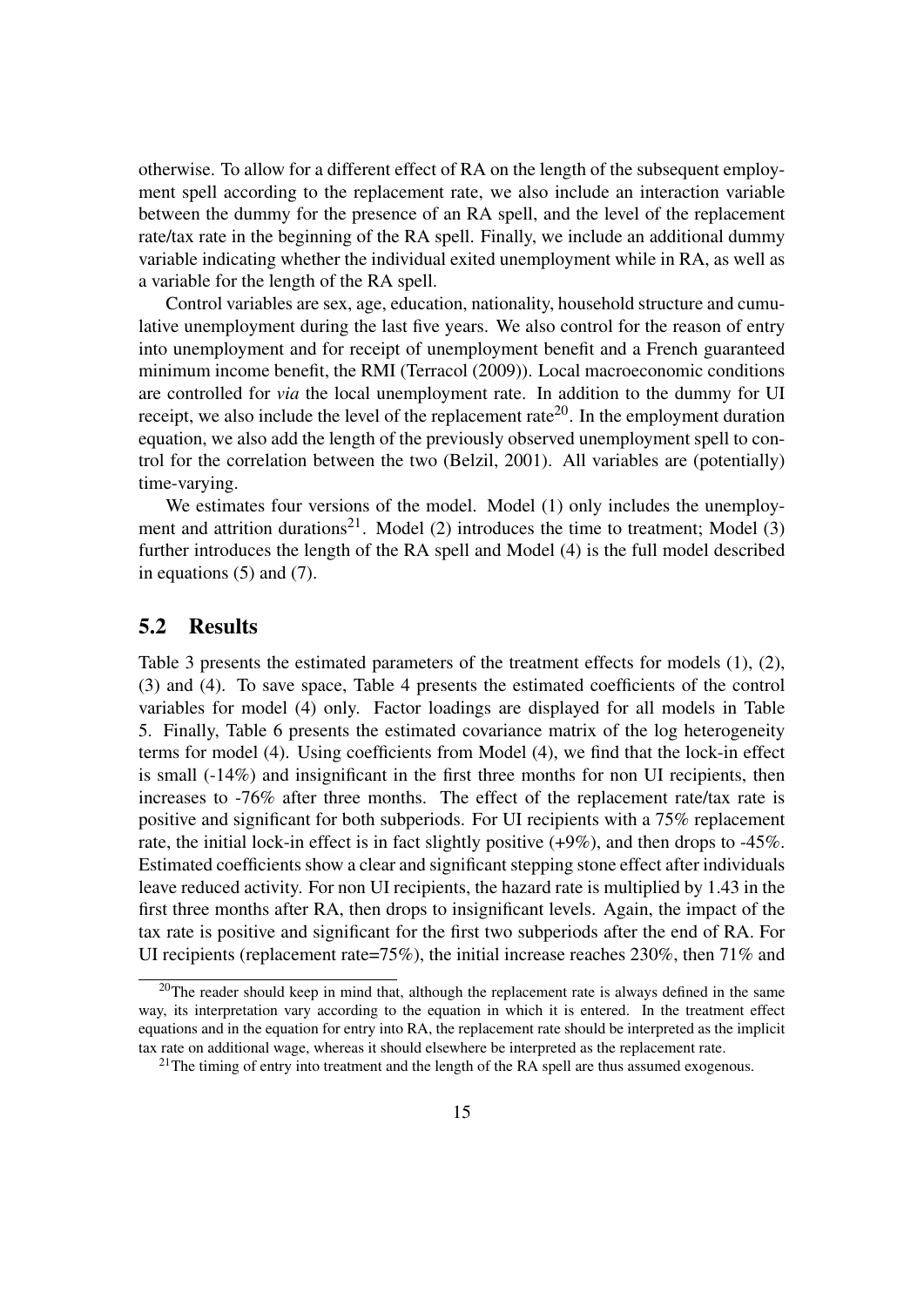stabilizes at the statistically insignificant level of -6%. Figure [1](#page-15-0) presents those results in a more readable way. It shows the hazard ratio for an individual staying 9 months in RA (time is normalized such that the date on entry into RA is zero). The replacement rates are set to zero, 57.4% and 75%, the lowest and highest replacement rates for UI recipients in France.

Substantial unobserved heterogeneity is present in the treatment effect. The estimated parameter of treatment effect heterogeneity,  $\hat{\alpha}$ , is significant in all four specifications, and ranges between -0.13 and -0.3. The size of the treatment effect is thus negatively correlated with the heterogeneity term affecting exits from unemployment, which implies that the gain from reduced activity is higher for individuals with unfavorable unobserved characteristics. One implication is that employment agencies should target the latter type of individuals and encourage them to enter reduced activity.



<span id="page-15-0"></span>Figure 1: Estimated hazard ratios, full model

These results are fully consistent with our hypothesis that unemployed individuals self-select into different part-time jobs according to the implicit tax rate they face. When the tax rate is high, they are less likely to make a transition to reduced activity jobs<sup>[22](#page-15-1)</sup>, but the jobs they find have a substantially more positive impact on their transition rate to employment. This highlights the trade-off faced by policymakers when deciding on

<span id="page-15-1"></span> $^{22}$ The coefficient attached to the replacement ratio in the equation for the duration until treatment is -1.148 and is significant at the 1% level (see the third column of Table [4\)](#page-23-0).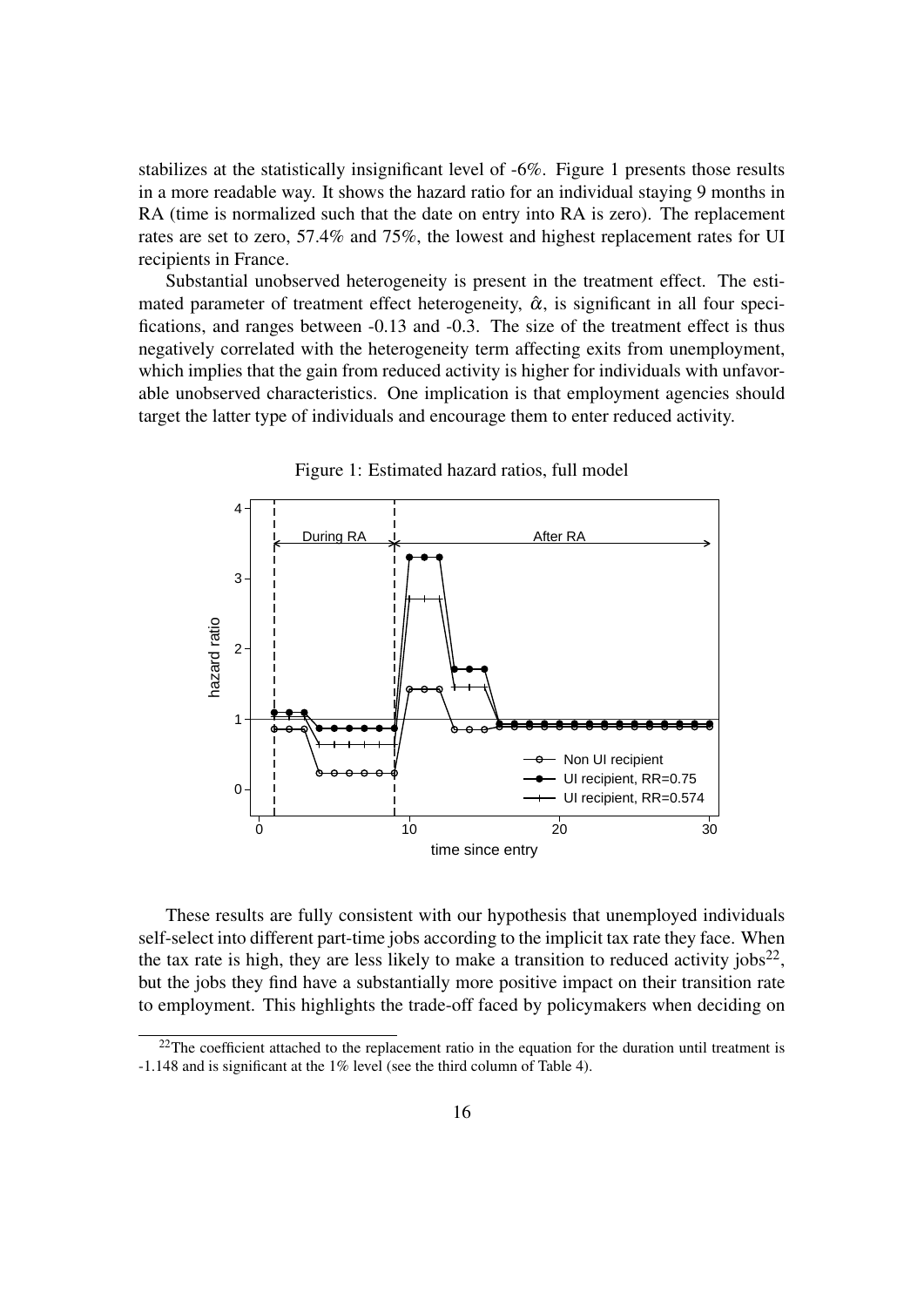the marginal tax rate to be applied to the additional wage income: a willingness to drive more unemployed to work part-time by reducing the tax rate will lower the quality of the part-time jobs they find. Conversely, inducing individuals to find better part-time jobs will lower the proportion of unemployed that apply for such jobs in the first place. Section [6](#page-17-0) will use simulations to explore this trade off.

Turning now to the effect of temporary jobs on the duration of subsequent employment spells, our estimates indicate that the program does not have any significant impact on the "quality" of the jobs found by former participants in the program.

Unsurprisingly, the unobserved characteristics affecting exit to employment are positively and significantly related to both those affecting entry into, and exit from RA. In other words, individuals that tend to have shorter RA spells, earlier in their unemployment spell, also tend to have a higher exit rate from unemployment. As a consequence, estimates from model (1) might be biased and give a larger treatment effect than more complete models.

|                                     | Model $(1)$                             | Model(2)                  | Model $(3)$                          | Model $(4)$                  |                     |
|-------------------------------------|-----------------------------------------|---------------------------|--------------------------------------|------------------------------|---------------------|
|                                     | $U \rightarrow E.$                      | $U \rightarrow E.$        | $U \rightarrow E.$                   | $U \rightarrow E.$           | $E \rightarrow U.$  |
|                                     | Coeff.                                  | Coeff.                    | Coeff.                               | Coeff.                       | Coeff.              |
| In RA for less than 3 months        | (Std. Err.)<br>$-0.313**$               | (Std. Err.)<br>$-0.391**$ | (Std. Err.)<br>$-0.186$ <sup>T</sup> | (Std. Err.)<br>$-0.150$      | (Std. Err.)         |
|                                     | (0.097)                                 | (0.100)                   | (0.097)                              | (0.097)                      |                     |
| In RA for more than 3 months        | $-1.761**$<br>(0.188)                   | $-1.94**$<br>(0.191)      | $-1.473**$<br>(0.187)                | $-1.446**$<br>(0.188)        |                     |
| In RA for less than 3 months $*$ RR | $0.387*$<br>(0.172)                     | $0.390*$<br>(0.171)       | $0.309^{\dagger}$<br>(0.171)         | $0.323^{\dagger}$<br>(0.170) |                     |
| In RA for more than 3 months $*$ RR | $1.820**$<br>(0.320)                    | 1.849**<br>(0.318)        | $1.735***$<br>(0.312)                | 1.746**<br>(0.312)           |                     |
| First 3 months after RA             | $0.383**$<br>(0.074)                    | $0.269**$<br>(0.078)      | $0.327**$<br>(0.077)                 | $0.356**$<br>(0.079)         |                     |
| From 3 to 6 months after RA         | 0.002<br>(0.130)                        | $-0.166$<br>(0.133)       | -0.179<br>(0.133)                    | -0.157<br>(0.134)            |                     |
| More than 6 months after RA         | 0.118<br>(0.109)                        | 0.083<br>(0.111)          | $-0.127$<br>(0.110)                  | -0.111<br>(0.111)            |                     |
| First 3 months after $RA * RR$      | 1.131**<br>(0.113)                      | $1.116**$<br>(0.111)      | $1.106**$<br>(0.109)                 | 1.119**<br>(0.108)           |                     |
| From 3 to 6 months after $RA * RR$  | $0.945**$<br>(0.226)                    | $0.934**$<br>(0.226)      | $0.915**$<br>(0.225)                 | $0.928**$<br>(0.225)         |                     |
| More than 6 months after $RA * RR$  | 0.171<br>(0.183)                        | 0.166<br>(0.177)          | 0.055<br>(0.179)                     | 0.063<br>(0.178)             |                     |
| Was in RA when exited from unemp.   |                                         |                           |                                      |                              | 0.003<br>(0.068)    |
| Had an RA spell                     |                                         |                           |                                      |                              | $-0.033$<br>(0.064) |
| Had an RA spell * RR                |                                         |                           |                                      |                              | 0.005<br>(0.094)    |
| Time spent in RA                    |                                         |                           |                                      |                              | 0.008<br>(0.007)    |
| $\alpha$                            | $-0.134**$<br>(0.048)<br>$\overline{1}$ | $-0.214**$<br>(0.047)     | $-0.280**$<br>(0.042)                | $-0.305**$<br>(0.041)        |                     |

<span id="page-16-0"></span>

|  | Table 3: Heterogenous treatment effects |  |  |
|--|-----------------------------------------|--|--|
|--|-----------------------------------------|--|--|

Significance levels : †: 10%; ∗: 5%; ∗∗: 1% Note: RR stands for Replacement Ratio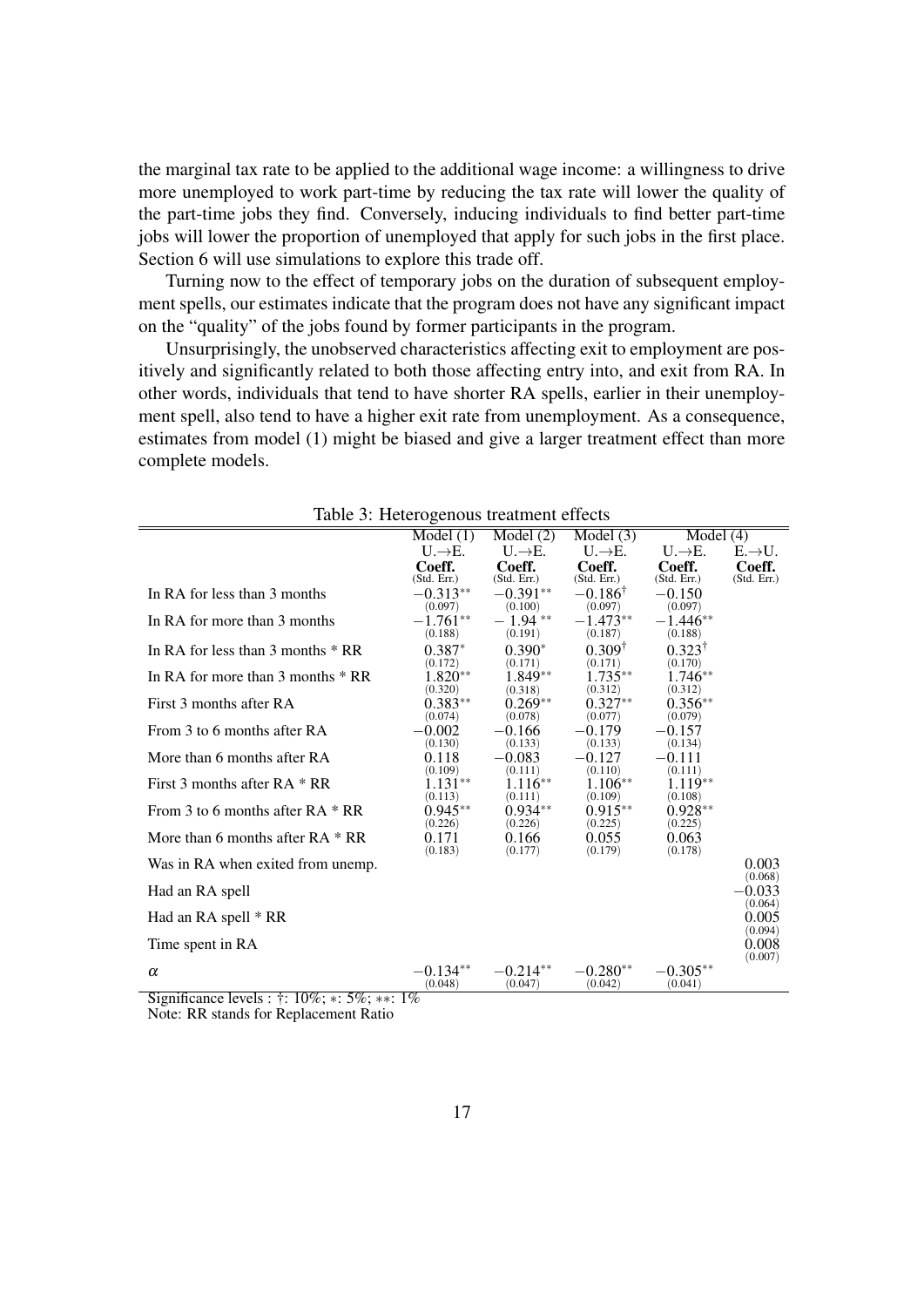#### <span id="page-17-1"></span>5.3 Model fit

In this section, we evaluate the capacity of the model to reproduce the main features of the data. To do so, we simulate a data set using the estimated parameters of the full model. To run our simulation, we draw from the empirical distribution function of the observed explanatory variables in our sample at time  $t = 1$ . We then compute the evolution of these covariates for 36 months in the following way. Characteristics such as sex, education, household structure, nationality, RMI receipt, local unemployment rate, cumulative previous unemployment and reason for entry into unemployment are assumed to be constant over time. Age at each month is trivially computed from age at  $t = 1$ . For UI benefit, we use information on the number of months the individual is entitled to, and assume he receives it for as long as his entitlement period runs. The replacement rate is set to its first month value, and then to zero when UI benefits run out. We further draw from the estimated joint distribution of the heterogeneity terms from the full model. We then use the estimated coefficients of Model (4) to simulate the duration processes to reduced activity, in reduced activity and in unemployment. Furthermore, we simulate time to attrition, and censor the previously generated durations accordingly. Finally, we simulate the employment durations of the individuals for whom we had simulated an exit to employment. Figure [2](#page-25-0) compares the Nelson-Aalen hazard estimates of the true and simulated data separately for the five duration processes under study and shows that our model is able to closely replicate the marginal distributions of the true data.

### <span id="page-17-0"></span>6 Simulations

The overall effect of reduced activity depends in a complex way on the estimated treatment effects, their interactions with the baseline hazard and the evolution of the distribution of observed and unobserved characteristics among the survivors at each point in time. The efficiency of the program is thus assessed by means of simulations ran as described in Section [5.3.](#page-17-1) Since we are interested in the true distribution of the unemployment duration, and not in the (non randomly) censored one, we do not include the attrition process in this section's simulations.

Two quantities might be of interest to the policymaker. The first is the difference in the proportion of a cohort of unemployed that have left unemployment after *t* months when RA is available, compared to when it is not. It is similar to the "intention to treat" parameter. Following [Crépon et al.](#page-21-13) [\(2005\)](#page-21-13), we define it as:

$$
IT(t) = \int_{x} \left( \Pr\left(t_{u} < t | x, \delta\left(t\right) = \hat{\delta}\left(t\right) \right) - \Pr\left(t_{u} < t | x, \delta\left(t\right) = 0\right) \right) dF\left(x\right)
$$

where  $F(x)$  is the joint distribution of the explanatory variables. To compute *IT* (*t*),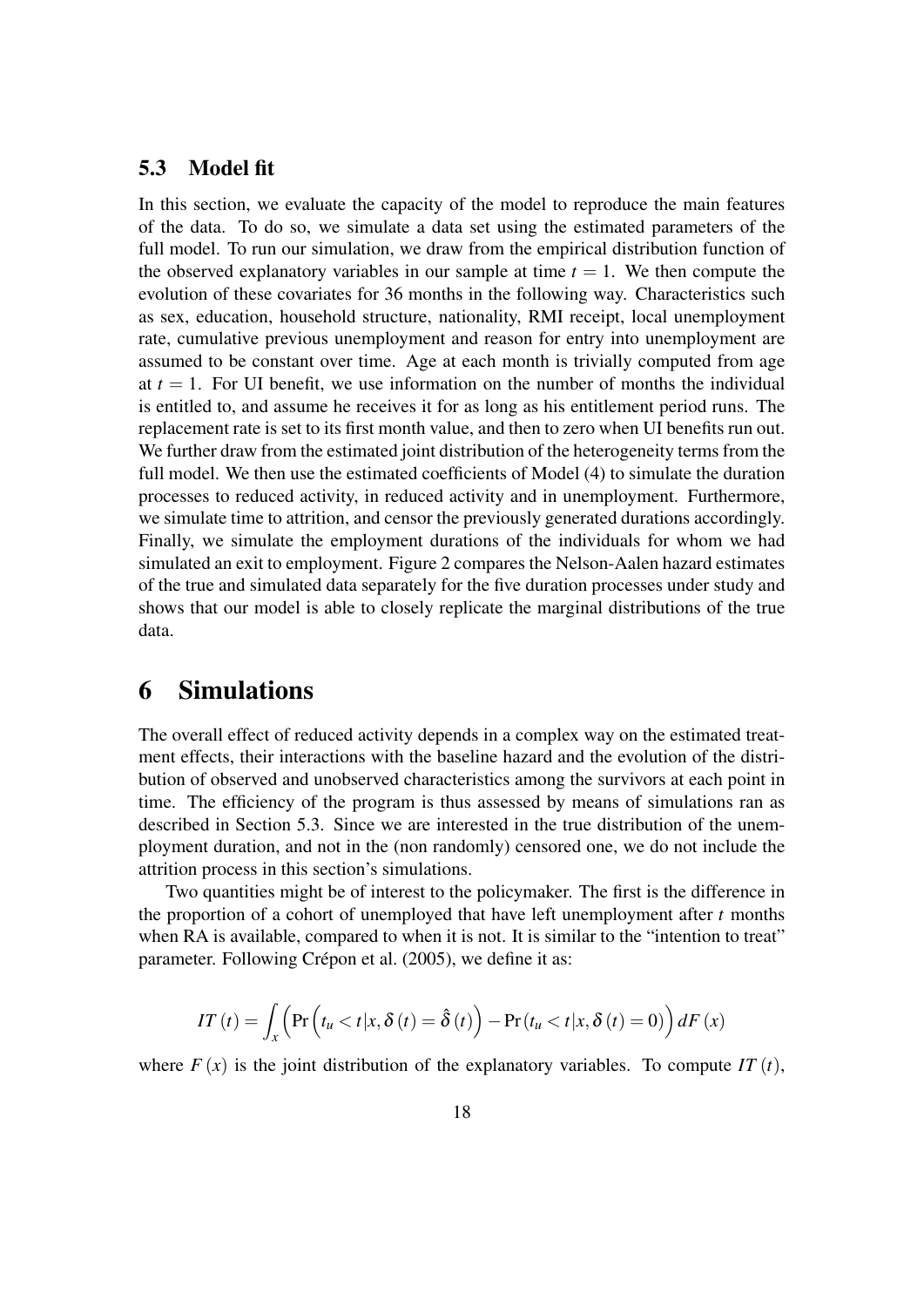we simulate the spells to reduced activity and in reduced activity. We then simulate the unemployment spells twice, first using the estimated coefficients of Model (4), and second setting  $\delta(t|t_r,t_{\bar{r}},x,V) = 0$ . For each *t*, *IT* (*t*) is then the difference between the two simulated cumulative distribution functions of unemployment duration.

The second quantity of interest is the difference in the probability of having left unemployment at time  $t_r + t'$  (i.e.  $t'$  months after entering RA) compared with the probability of having left unemployment at the same time when RA is not available. Formally, this quantity, similar to the "treatment on the treated" parameter, is:

$$
TT(t) = \int_{x} \left( \Pr\left(t' < t | x, \delta\left(t\right) = \hat{\delta}\left(t\right) \right) - \Pr\left(t' < t | x, \delta\left(t\right) = 0\right) \right) dF\left(x | t_r < t_u\right)
$$

 $TT(t)$  is calculated as above, except that we compute the difference of the two simulated cumulative distributions *t* periods after the (simulated) entry into the program.  $TT(t)$  is thus calculated only for the individuals for which we simulate a spell of reduced activity. It should also be noted that  $TT(t)$  averages over the different times of entry in our simulated data set.

We run several hundred simulations and compute the mean values of *IT* (*t*) and  $TT(t)$ , as well as the 2.5 and 97.5 percentiles of the simulated data sets. The results are shown in Figure [3.](#page-26-0) They suggest that, if the impact of reduced activity eventually becomes positive, it does so only after several months. Among a cohort of unemployed ("Intention to treat" parameter), the initial lock in effect dominates the stepping stone effect up to 26 months after the beginning of the unemployment spell. This is because the lock-in effect lasts for as long as the individual is in reduced activity, while the stepping stone effect only lasts for three to six months. As individuals enter reduced activity, the drop in their hazard rate more than offsets the rise in the hazard of those who have left RA. Turning now to the "Treatment on the treated" parameter, the bottom part of Figure [3](#page-26-0) shows that an individual who finds a part-time job after *t* months of unemployment will have a greater probability of having found a regular job only 11 months later. While significant, the long term effect of reduced activity remains quite small, typically lower than a percentage point.

One of the main parameters governing entry into reduced activity, and therefore the size of the treatment on the treated parameter, is the implicit tax rate on additional gains from RA (which is equal to the replacement rate in the current implementation of the policy). Indeed, a higher tax rate means that fewer individuals will choose to start a reduced activity spell, but will look for part-time jobs that are more likely to improve their employability. Another policy parameter is the maximum duration of RA spells, which was set at 18 months when our sampled individuals entered unemployment. Because the lock-in effect of reduced activity increases over time, modifying this maximum duration will also modify the overall impact of reduced activity. To quantify the effect of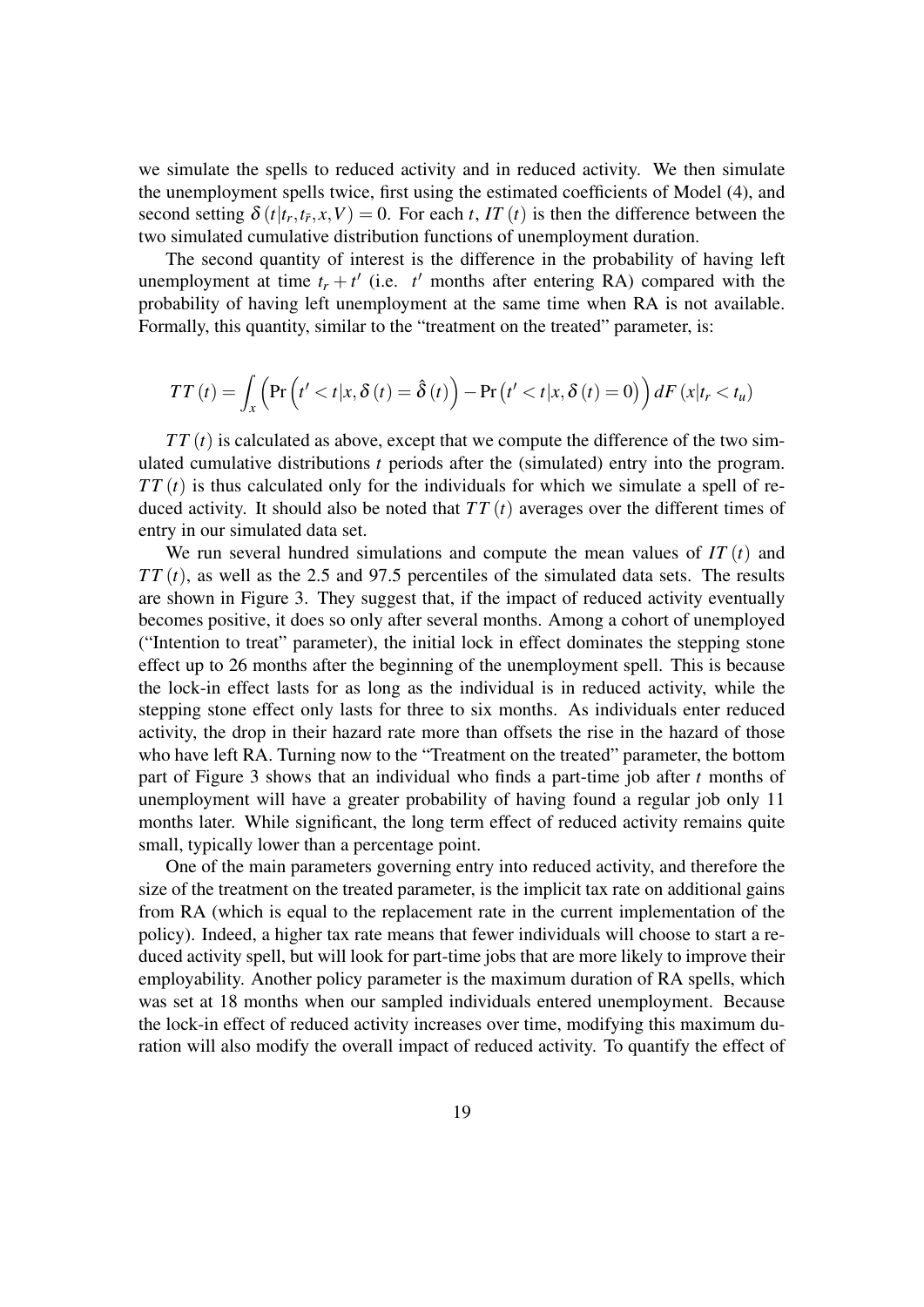such policy modifications, we run again the simulations described above, but set the tax rate at various levels<sup>[23](#page-19-1)</sup>, or put a limit to the duration of part-time jobs.

We run four sets of simulations. In the first, we set the tax rate at 100%, meaning that the UI benefit is reduced on a euro per euro basis. In the second, we allow some degree of disregard on the earnings from RA and set the tax rate to the midpoint of the individual's actual replacement rate and a tax rate of  $100\%^{24}$  $100\%^{24}$  $100\%^{24}$ . In the last two simulations, we limit the length of part-time jobs to 6 and 3 months. The results of those simulations are shown in Figures [4](#page-27-0) and [5](#page-28-0) for the "Intention to treat" and the "Treatment of the treated" parameters, respectively.

As expected, the effect of such policy modifications is to raise the net effect of reduced activity for the treated population. The tax rate modification does so in two ways. First, it shortens the time spent in RA, so that the strongly negative effect that appears after three months is experienced by fewer individuals. Second, higher tax rates lead to a stronger self-selection of individuals that choose to engage in RA, and only those who expect a strong treatment effect from their part-time job will do so. Unsurprisingly, shortening the maximum duration of reduced activity spells leads to an increase in the treatment effects via the limitation of the lock-in effect.

### <span id="page-19-0"></span>7 Conclusion

Temporary jobs can increase the probability of finding a regular job by improving the unemployed's human capital, signaling a willingness to work, and allowing for a better screening by prospective employers. However, they might also crowd-out job search activity and create a lock-in effect, effectively reducing the hazard rate to regular employment. In a number of countries, the unemployed are encouraged to work part-time, keeping (part of) their wage income in addition to their unemployment insurance benefits. When defining the share of wage income the unemployed are allowed to keep, policymakers must strike a balance between the incentives to find a part-time job, and the incentives to find a *good* part-time job, i.e. a job that will effectively improve the prospects of the unemployed in the labour market.

In this paper, we focus on a French subsidized temporary employment program (*Activité Réduite*) that allows registered job seekers to concurrently receive part of their unemployment benefits and wages from temporary jobs. We assess the magnitude of the lock-in and stepping stone effects as well as their variations with respect to the implicit tax rate on wage income by estimating a multivariate duration model on administrative

<span id="page-19-1"></span><sup>&</sup>lt;sup>23</sup>To do so, we merely set the replacement rate to the desired value in the equations of time to treatment, in treatment, and in the interacted variables of the treatment effect. The replacement rate for the unemployment spell equation (excluding treatment effect) is not modified, as it is not a tax rate in this case.

<span id="page-19-2"></span> $24$ When the replacement rate is zero, we also set the tax rate at zero.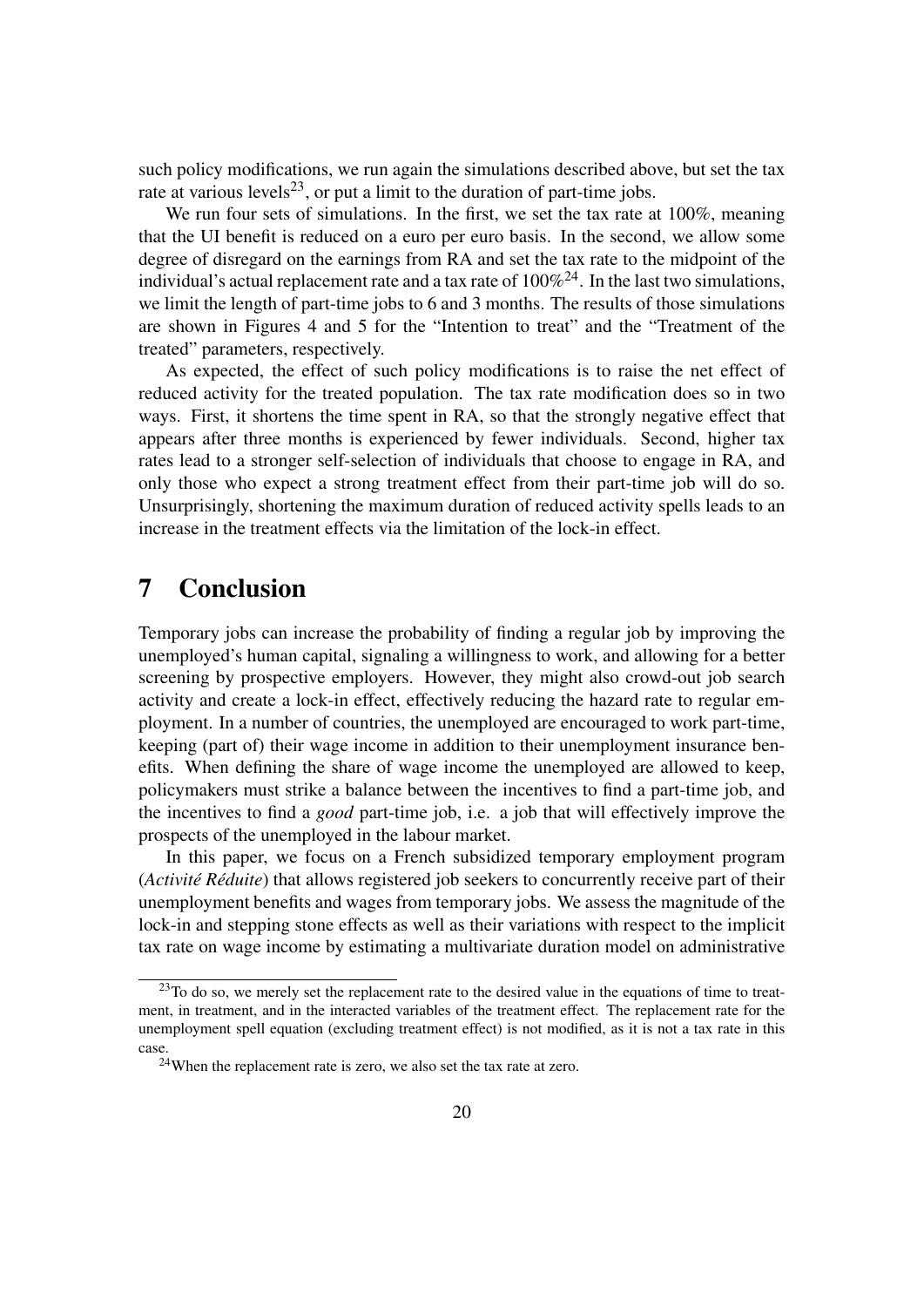data from the Unemployment Records. Since the implicit tax rate varies across individuals, we are able to test for self-selection in "good" part-time jobs according to the size of this key parameter. We find both a significant lock-in effect when individuals are working part-time and a significant stepping stone effect when they return to standard unemployment. When facing a higher implicit tax rate on their wage income, individuals lower their transition rates to part-time jobs, but those who participate experience a weaker lock-in effect, and a stronger stepping stone effect. We interpret this result as evidence for self-selection into part-time jobs of different quality. The overall effect, however, is quite small. Finally, simulations suggest that increasing the tax rate, and/or reducing the authorized duration of involvement in reduced activities can improve the efficiency of such programs.

### References

- <span id="page-20-4"></span>Abbring, J. H., van den Berg, G. J., 2003. The nonparametric identification of treatment effects in duration models. Econometrica 71 (5), 1491–1517.
- <span id="page-20-2"></span>Amuedo-Dorantes, C., 2000. Work transitions into and out of involuntary temporary employment in a segmented market: Evidence from spain. Industrial and Labor Relations Review 53 (2), 309–325.
- <span id="page-20-1"></span>Autor, D. H., Houseman, S., 2005. Do temporary help jobs improve labor market outcomes for low-skilled workers? evidence from 'work first'. NBER Working Papers 11743, National Bureau of Economic Research, Inc.
- <span id="page-20-6"></span>Belzil, C., 2001. Unemployment insurance and subsequent job duration: job matching versus unobserved heterogeneity. Journal of Applied Econometrics 16 (5), 619–636.
- <span id="page-20-3"></span>Böheim, R., Weber, A., 2006. The effects of marginal employment on subsequent labour market outcomes. IZA Discussion Papers 2221, Institute for the Study of Labor  $(IZA).$
- <span id="page-20-5"></span>Bloemen, H. G., 2002. The relation between wealth and labour market transitions: an empirical study for the netherlands. Journal of Applied Econometrics 17 (3), 249– 268.
- Bonnal, L., Fougère, D., Sérandon, A., 1997. Evaluating the impact of french employment policies on individual labour market histories. The Review of Economics and Statistics 64 (4), 683–713.
- <span id="page-20-0"></span>Boockmann, B., Hagen, T., 2008. Fixed-term contracts as sorting mechanisms: Evidence from job durations in west germany. Labour Economics 15 (5), 984–1005.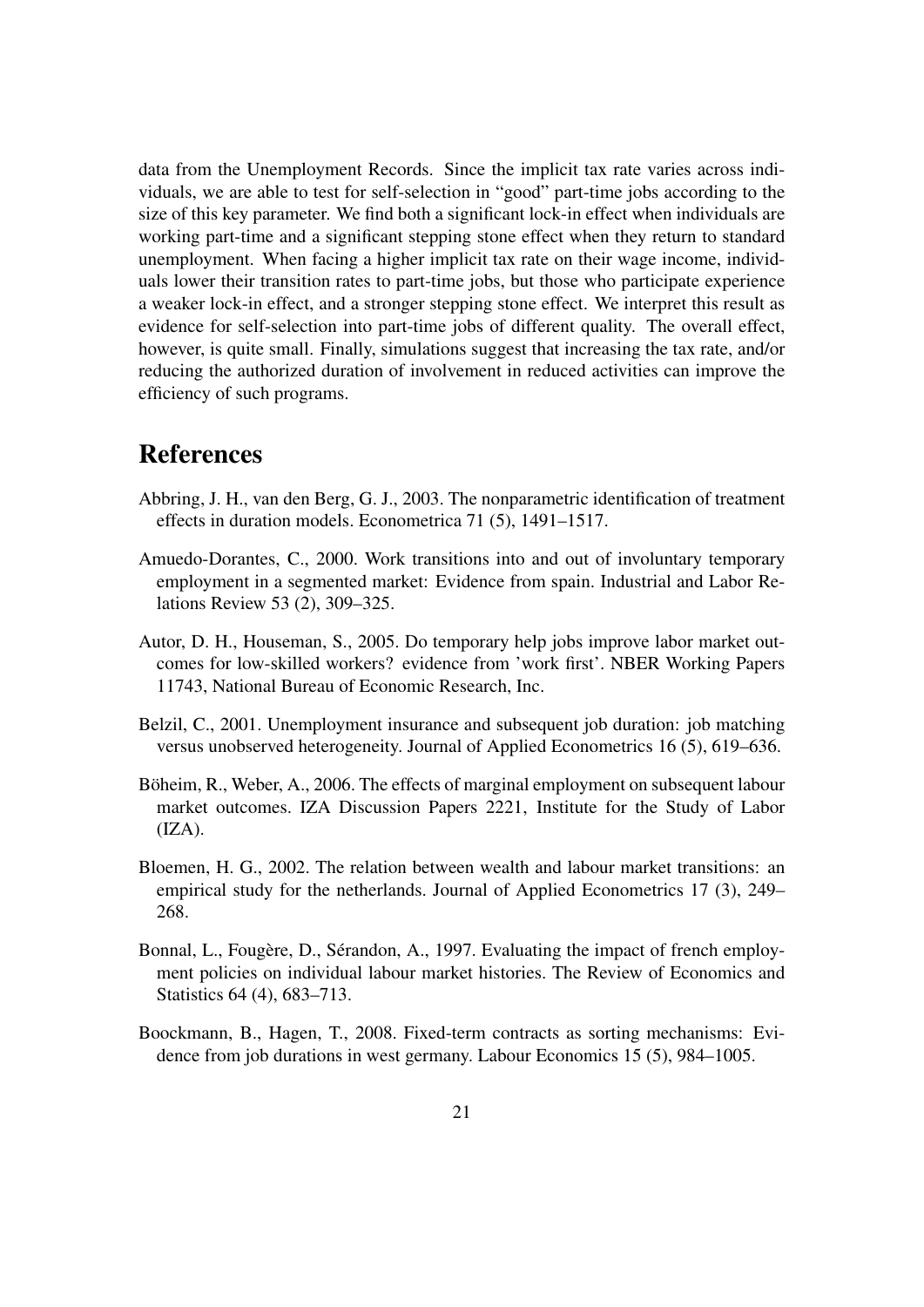- <span id="page-21-1"></span>Booth, A. L., Francesconi, M., Frank, J., 2002. Temporary jobs: Stepping stones or dead ends? The Economic Journal 112 (480), F189–F213.
- <span id="page-21-3"></span>Calmfors, L., 1994. Active labour market policy and unemployment - a framework for the analysis of crucial design features. OECD Economic Studies (22).
- <span id="page-21-10"></span>Chardon, O., Goux, D., 2003. La nouvelle définition européenne du chômage BIT. Économie et Statistiques (362), 67–83.
- <span id="page-21-6"></span>Cockx, B., Robin, S., Goebel, C., 2006. Income support policies for part-time workers: A stepping-stone to regular jobs? an application to young long-term unemployed women in belgium. CESifo Working Paper Series 1863, CESifo GmbH.
- <span id="page-21-13"></span>Crépon, B., Dejemeppe, M., Gurgand, M., 2005. Counseling the unemployed: Does it lower unemployment duration and recurrence? IZA Discussion Papers 1796, IZA.
- <span id="page-21-5"></span>Gerfin, M., Lechner, M., Stieger, H., 2005. Does subsidized temporary employment get the unemployed back to work? an econometric analysis of two different schemes. Labour Economics 12 (6), 807–835.
- <span id="page-21-9"></span>Granier, P., Joutard, X., 1999. L'activité réduite favorise-t-elle la sortie du chômage ? Économie et Statistiques (321-322), 133–148.
- <span id="page-21-11"></span>Heckman, J. J., Navarro, S., 2007. Dynamic discrete choice and dynamic treatment effects. Journal of Econometrics 136 (2), 341–396.
- <span id="page-21-12"></span>Heckman, J. J., Singer, B., 1984. A method for minimizing the impact of distributional assumptions in econometric models for duration data. Econometrica 52 (2), 271–320.
- <span id="page-21-4"></span>Holen, A., Horowitz, S., 1974. Partial unemployment insurance benefits and the extent of partial unemployment. The Journal of Human Resources 9 (3), 420–422.
- <span id="page-21-2"></span>Ichino, A., Mealli, F., Nannicini, T., 2008. From temporary help jobs to permanent employment: What can we learn from matching estimators and their sensitivity? Journal of Applied Econometrics 23 (3), 305–327.
- <span id="page-21-0"></span>Jovanovic, B., 1979. Job matching and the theory of turnover. Journal of Political Economy 87 (5), 972–90.
- <span id="page-21-7"></span>Kyyrä, T., 2008. Partial unemployment insurance benefits and the transition rate to regular work. Discussion Paper 440, VATT.
- <span id="page-21-8"></span>Kyyrä, T., Parrotta, P., Rosholm, M., 2009. The effect of receiving supplementary ui benefits on unemployment duration. IZA Discussion Papers 3920, IZA.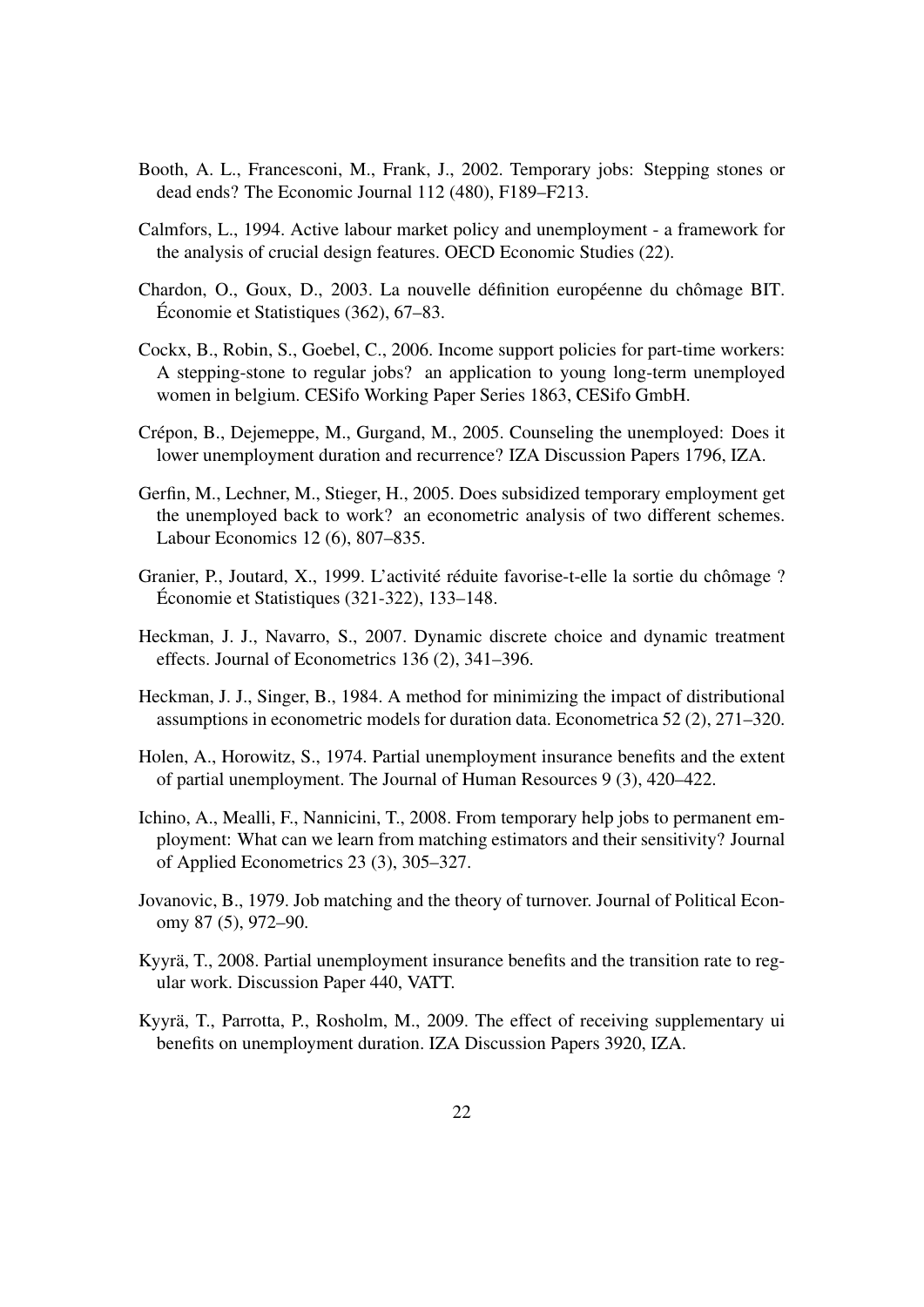- <span id="page-22-2"></span>Lechner, M., Pfeiffer, F., Spengler, H., Almus, M., 2000. The impact of non-profit temping agencies on individual labour market success in the west german state of rhineland-palatinate. ZEW Discussion Papers 00-02, ZEW.
- <span id="page-22-0"></span>Loh, E., 1994. Employment probation as a sorting mechanism. Industrial and Labor Relations Review 47 (3), 471–486.
- <span id="page-22-3"></span>McCall, B. P., 1996. Unemployment insurance rules, joblessness, and part-time work. Econometrica 64 (3), 647–682.
- <span id="page-22-4"></span>Munts, R., 1970. Partial benefit schedules in unemployment insurance: Their effect on work incentive. The Journal of Human Resources 5 (2), 160–176.
- <span id="page-22-1"></span>Nagypal, E., 2001. Fixed-term contracts in europe: A reassessment in light of the importance of match-specific learning. IEHAS Discussion Papers 0110, Institute of Economics, Hungarian Academy of Sciences.
- <span id="page-22-8"></span>Richardson, K., van den Berg, G. J., 2006. Swedish labor market training and the duration of unemployment. Discussion Papers 2314, IZA.
- <span id="page-22-10"></span>Terracol, A., 2009. Guaranteed minimum income and unemployment duration in France. Labour Economics 16 (2), 171–182.
- <span id="page-22-9"></span>van den Berg, G. J., 2001. Duration models: Specification, identification, and multiple durations. In: Heckman, J. J., Leamer, E. (Eds.), Handbook of Econometrics. Vol. 5. Elsevier, Ch. 55, pp. 3381–3460.
- <span id="page-22-6"></span>van den Berg, G. J., Holm, A., van Ours, J. C., 2002. Do stepping-stone jobs exist? early career paths in the medical profession. Journal of Population Economics 15 (4), 647–665.
- <span id="page-22-5"></span>van Ours, J. C., 2004. The locking-in effect of subsidized jobs. Journal of Comparative Economics 32 (1), 37–55.
- <span id="page-22-7"></span>Zijl, M., van den Berg, G. J., Heyma, A., 2004. Stepping-stones for the unemployed: the effect of temporary jobs on the duration until regular work. Discussion Paper 1241, IZA.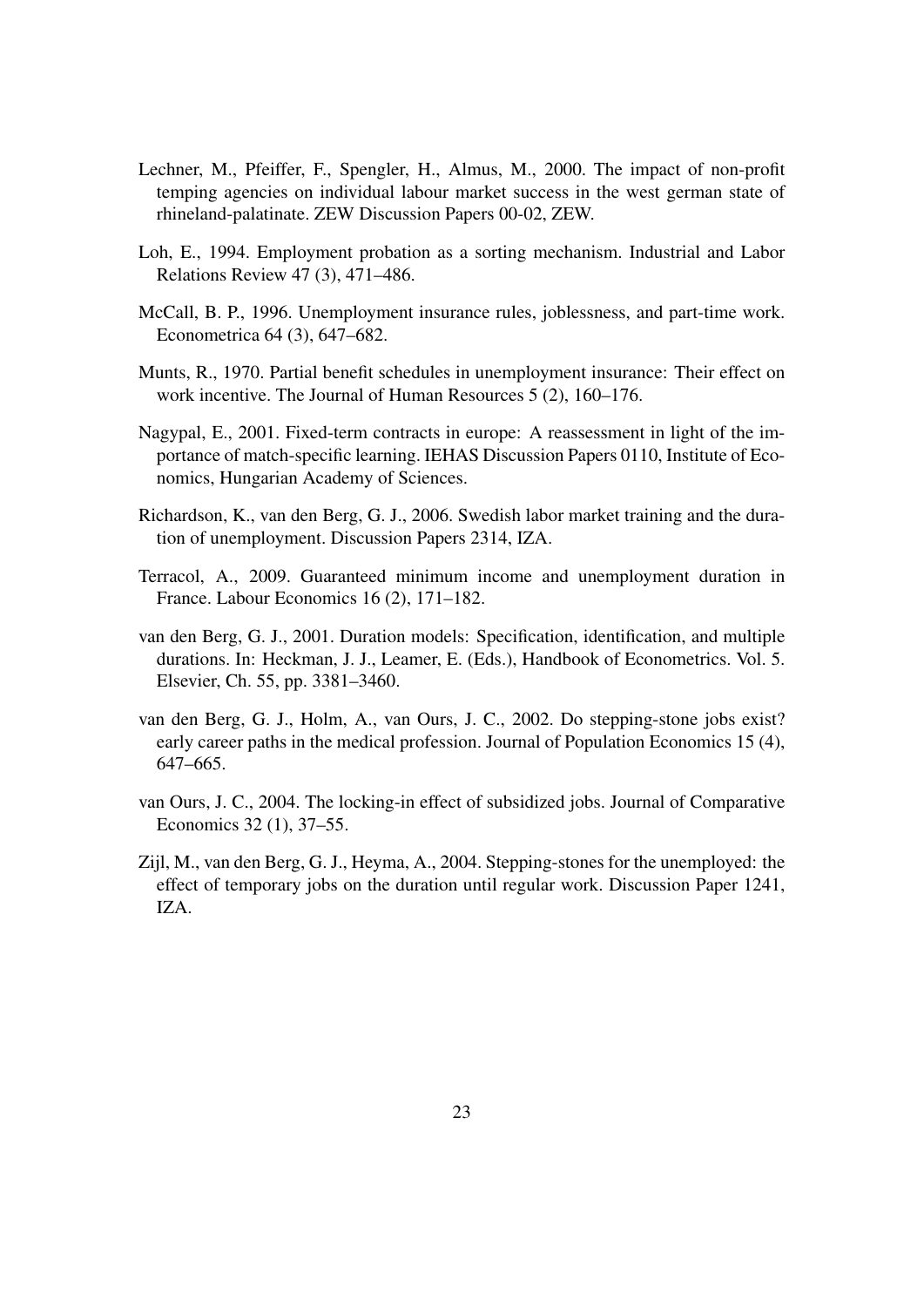| Variable                              | $U \rightarrow E.$<br>Coeff. | $U \rightarrow C.$<br>Coeff. | To RA<br>Coeff.                 | From RA<br>Coeff.         | $E \rightarrow U.$<br>Coeff.   |
|---------------------------------------|------------------------------|------------------------------|---------------------------------|---------------------------|--------------------------------|
| Baseline d2                           | (Std. Err.)<br>$0.772**$     | (Std. Err.)<br>$-0.139**$    | (Std. Err.)<br>$-0.296**$       | (Std. Err.)<br>$-0.338**$ | (Std. Err.)<br>$1.075**$       |
| Baseline d3                           | (0.048)<br>$0.836**$         | (0.035)<br>$-0.305**$        | (0.031)<br>$-0.557**$           | (0.031)<br>$-0.636**$     | (0.079)<br>$1.123**$           |
|                                       | (0.056)                      | (0.042)                      | (0.041)                         | (0.041)                   | (0.080)                        |
| Baseline d <sub>4</sub>               | $0.912**$<br>(0.059)         | $-0.125**$<br>(0.041)        | $-0.681**$<br>(0.046)           |                           | $1.138**$<br>(0.078)           |
| Baseline d5                           | $0.683**$                    | $-0.367**$                   | $-0.847^{\ast\ast}$             |                           | $0.787**$                      |
| Baseline d6                           | (0.072)<br>$0.715***$        | (0.051)<br>$-0.437**$        | (0.061)<br>$-0.95**$            |                           | (0.087)<br>$-0.145$            |
| Baseline d7                           | (0.075)<br>$0.805**$         | (0.053)<br>$-0.523**$        | (0.062)<br>$-1.097**$           |                           | (0.096)<br>$-0.351**$          |
| Baseline d8                           | (0.093)<br>$0.834**$         | (0.068)<br>$-0.506**$        | (0.090)<br>$-0.972**$           |                           | (0.110)<br>$-0.763**$          |
|                                       | (0.100)                      | (0.075)                      | (0.095)                         |                           | (0.118)                        |
| <b>Characteristics</b><br>Woman       | $-0.21$ **                   | $-0.333**$                   | 0.011                           | $-0.245**$                | $-0.027$                       |
|                                       | (0.040)                      | (0.031)                      | (0.026)                         | (0.029)                   | (0.040)                        |
| Age                                   | $-0.006^*$<br>(0.002)        | $-0.038**$<br>(0.002)        | $-0.015**$<br>(0.002)           | $-0.014**$<br>(0.002)     | 0.001<br>(0.003)               |
| French national                       | $0.514**$                    | $-0.253**$                   | $0.128**$                       | $-0.138**$                | $-0.138^{\dagger}$             |
| Couple                                | (0.079)<br>0.017             | (0.048)<br>$-0.263**$        | (0.046)<br>$0.076*$             | (0.052)<br>$-0.144**$     | (0.078)<br>$-0.135*$           |
|                                       | (0.049)                      | (0.038)                      | (0.033)                         | (0.038)                   | (0.053)                        |
| Has children                          | 0.049<br>(0.051)             | $0.180**$<br>(0.039)         | $-0.074*$<br>(0.034)            | 0.014<br>(0.039)          | $-0.034$<br>(0.055)            |
| Local unemp. rate                     | $-0.080**$                   | $-0.021**$                   | $-0.043**$                      | $-0.097**$                | 0.010                          |
| Cum. unemp. in the 5 preceding years  | (0.009)<br>$-0.010**$        | (0.006)<br>0.00              | (0.006)<br>$0.006**$            | (0.005)<br>$-0.001$       | (0.009)<br>$0.012**$           |
| Education (none, or primary)          | (0.001)                      | (0.001)                      | (0.001)                         | (0.001)                   | (0.001)                        |
| Secondary education                   | $0.317**$                    | $-0.287**$                   | $0.163**$                       | $-0.018$                  | $-0.278**$                     |
| Vocational education                  | (0.065)<br>$0.386**$         | (0.042)<br>$-0.212**$        | (0.040)<br>$0.237**$            | (0.045)<br>$-0.027$       | (0.065)<br>$-0.276**$          |
| Tertiary education                    | (0.069)<br>$0.576**$         | (0.046)<br>$-0.577**$        | (0.043)<br>$0.206**$            | (0.048)<br>$-0.053$       | (0.068)<br>$-0.681**$          |
|                                       | (0.069)                      | (0.049)                      | (0.044)                         | (0.050)                   | (0.073)                        |
| Social transfers (none)<br>UI receipt | $-0.293**$                   | $0.799**$                    | $0.801**$                       | $-0.987^{\ast\ast}$       |                                |
|                                       | (0.106)                      | (0.064)                      | (0.062)                         | (0.080)                   |                                |
| Replacement rate                      | $-1.850**$<br>(0.166)        | $-3.821**$<br>(0.103)        | $-1.148**$<br>(0.091)           | 0.179<br>(0.119)          |                                |
| RMI                                   | $-0.796**$<br>(0.083)        | $0.068^{\dagger}$<br>(0.040) | $-0.396**$<br>(0.053)           | 0.068<br>(0.061)          |                                |
| Reason for unemployment (first entry) |                              |                              |                                 |                           |                                |
| Fired                                 | $0.250*$<br>(0.105)          | $-0.201**$<br>(0.070)        | $-0.337**$<br>(0.075)           | $0.473**$<br>(0.081)      | $-0.236*$<br>(0.115)           |
| Quit                                  | $0.218^+$                    | $0.213**$                    | 0.00                            | $0.327**$                 | $-0.223^{\dagger}$             |
| End of fixed-term contract            | (0.115)<br>$0.681**$         | (0.073)<br>0.046             | (0.086)<br>$0.192**$            | (0.090)<br>$0.478**$      | (0.130)<br>0.134               |
| Other                                 | (0.095)<br>$-0.266**$        | (0.058)<br>$-0.039$          | (0.066)<br>$-0.180**$           | (0.072)<br>$0.316**$      | (0.100)<br>$-0.016$            |
|                                       | (0.098)                      | (0.058)                      | (0.067)                         | (0.073)                   | (0.107)                        |
| Length of unemp. spell                |                              |                              |                                 |                           | $-0.019^{\ast\ast}$<br>(0.005) |
| In RA                                 |                              | $-1.321**$<br>(0.074)        |                                 |                           |                                |
| In $RA * RR$                          |                              | $2.041**$<br>(0.146)         |                                 |                           |                                |
| Post RA                               |                              | $0.744**$                    |                                 |                           |                                |
| Post RA * RR                          |                              | (0.041)<br>$0.390**$         |                                 |                           |                                |
| Intercept                             | $-4.102**$                   | (0.075)<br>$-0.118$          | $-2.062**$                      | $1.015**$                 | $-3.382**$                     |
|                                       | (0.182)                      | (0.114)                      | (0.110)                         | (0.118)                   | (0.183)                        |
| N<br>Log-likelihood                   |                              |                              | 10020 individuals, 18258 spells |                           |                                |
|                                       | -101937.415<br>14496.761     |                              |                                 |                           |                                |

<span id="page-23-0"></span>Table 4: Control variables, Model (4)

*x*<sup>2</sup><sub>(131)</sub><br>Significance levels : †: 10%; ∗: 5%; ∗∗: 1% 24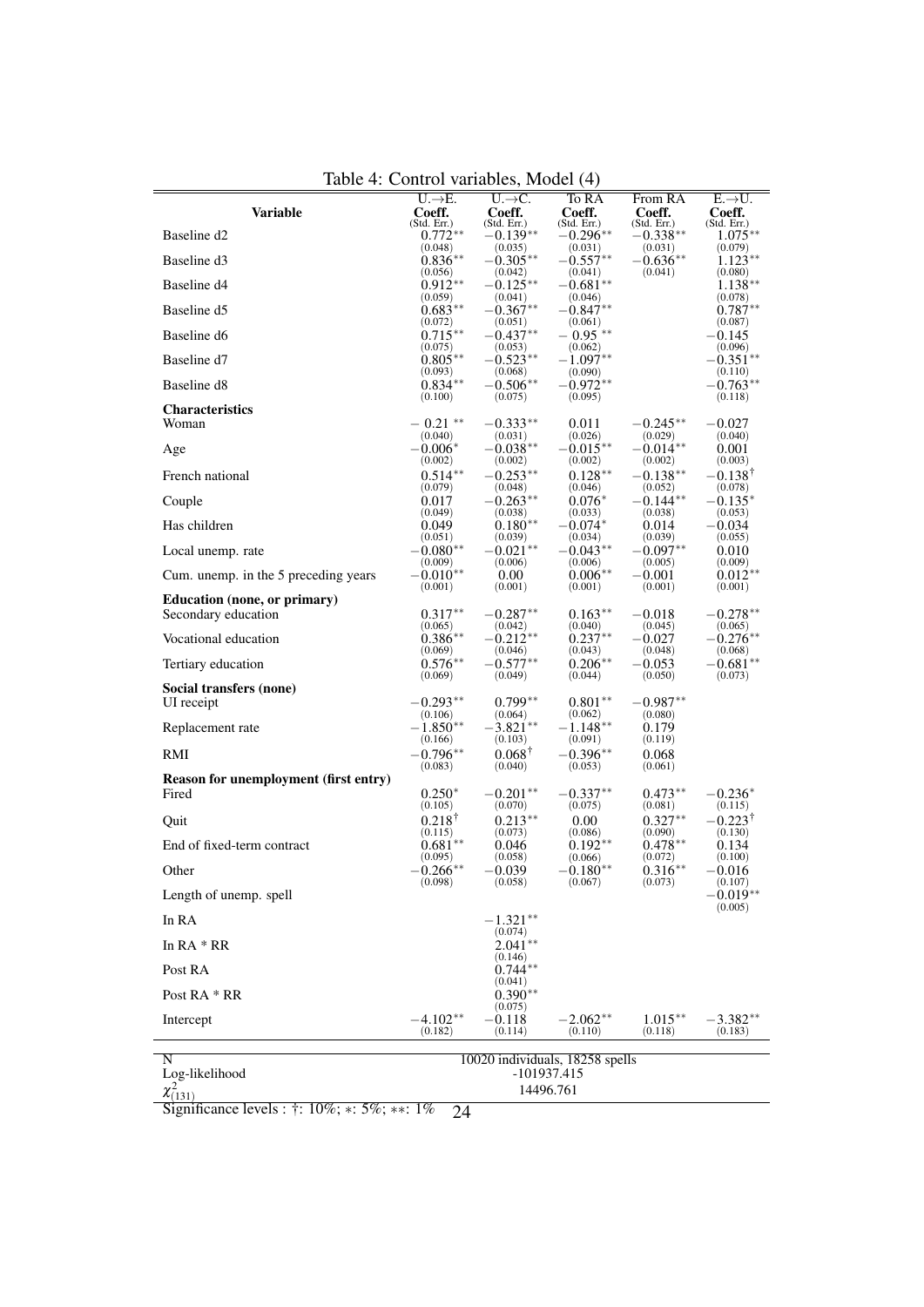|                    |                       | r actor routings      |                              |                              |
|--------------------|-----------------------|-----------------------|------------------------------|------------------------------|
|                    | Model(1)              | Model $(2)$           | Model $(3)$                  | Model $(4)$                  |
| <b>Parameter</b>   | Coeff.<br>(Std. Err.) | Coeff.<br>(Std. Err.) | Coeff.<br>(Std. Err.)        | Coeff.<br>(Std. Err.)        |
| $a_u$              | $-0.925**$<br>(0.053) | $-1.111**$<br>(0.050) | $-1.063**$<br>(0.049)        | $-1.08**$<br>(0.052)         |
| $b_u$              | $-1.397**$<br>(0.097) | $-1.194**$<br>(0.063) | $-1.278**$<br>(0.064)        | $-1.295**$<br>(0.071)        |
| $a_r$              |                       | $0.786**$<br>(0.048)  | $0.833**$<br>(0.058)         | $0.832**$<br>(0.059)         |
| $b_r$              |                       | $\overline{0}$        | 0                            | $\overline{0}$               |
| $a_{\bar{r}}$      |                       |                       | $0.104**$<br>(0.039)         | $0.106**$<br>(0.039)         |
| $b_{\bar{r}}$      |                       |                       | $-0.483**$<br>(0.030)        | $-0.484**$<br>(0.031)        |
| $a_c$              | $1.064**$<br>(0.062)  | $0.319**$<br>(0.065)  | $0.869**$<br>(0.051)         | $0.871**$<br>(0.051)         |
| $b_c$              | 0                     | $0.732**$<br>(0.058)  | $0.121^{\dagger}$<br>(0.066) | $0.118^{\dagger}$<br>(0.066) |
| $a_{\mathfrak{e}}$ |                       |                       |                              | $0.162**$<br>(0.058)         |
| $b_e$              |                       |                       |                              | 0.038<br>(0.070)             |
| $Pr(U_1 = 1)$      | $0.608**$<br>(0.035)  | $0.576**$<br>(0.019)  | $0.545**$<br>(0.019)         | $0.541**$<br>(0.019)         |
| $Pr(U_2 = 1)$      | $0.513**$<br>(0.036)  | $0.475***$<br>(0.026) | $0.516**$<br>(0.026)         | $0.513**$<br>(0.026)         |

<span id="page-24-0"></span>Table 5: Factor loadings

Significance levels : †: 10%; ∗: 5%; ∗∗: 1%

<span id="page-24-1"></span>Table 6: Covariance matrix of the (log) heterogeneity distribution, Model (4)

|                    | U                     | R                     | $\bar{R}$            | E                    |                      |
|--------------------|-----------------------|-----------------------|----------------------|----------------------|----------------------|
| Unemployment $(U)$ | $2.833**$<br>(0.175)  |                       |                      |                      |                      |
| To $RA(R)$         | $0.892**$<br>(0.146)  | $0.687**$<br>(0.098)  |                      |                      |                      |
| In RA $(\bar{R})$  | $0.512**$<br>(0.138)  | $-0.087**$<br>(0.033) | $0.254**$<br>(0.027) |                      |                      |
| Employment (E)     | $-0.124$<br>(0.107)   | $-0.133**$<br>(0.047) | $-0.035$<br>(0.036)  | 0.027<br>(0.019)     |                      |
| Attrition $(C)$    | $-0.781**$<br>(0.186) | $-0.719**$<br>(0.132) | $0.148**$<br>(0.034) | $0.144**$<br>(0.052) | $0.767**$<br>(0.074) |

Significance levels : †: 10%; ∗: 5%; ∗∗: 1%

Standard errors in parentheses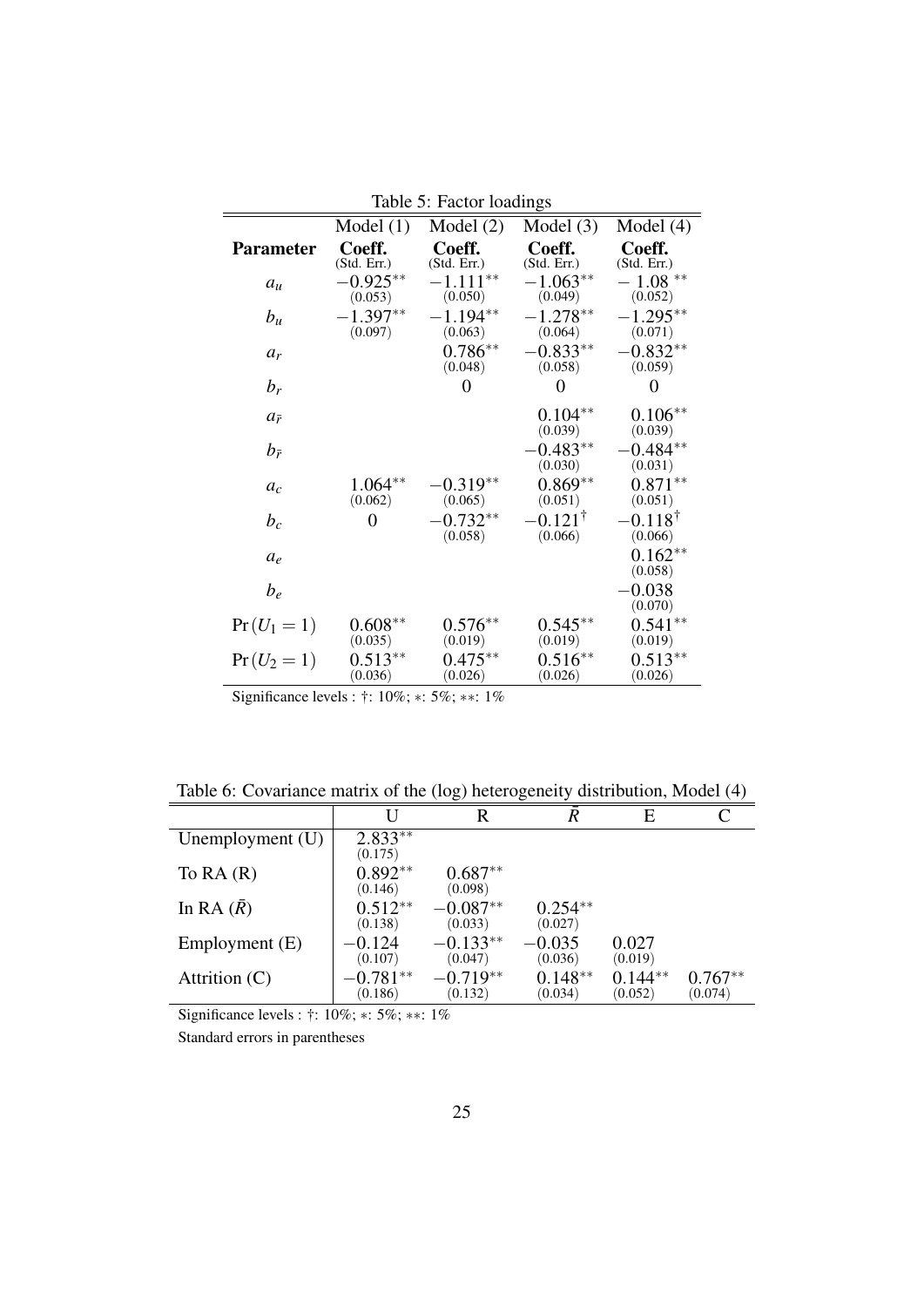

<span id="page-25-0"></span>Figure 2: Model fit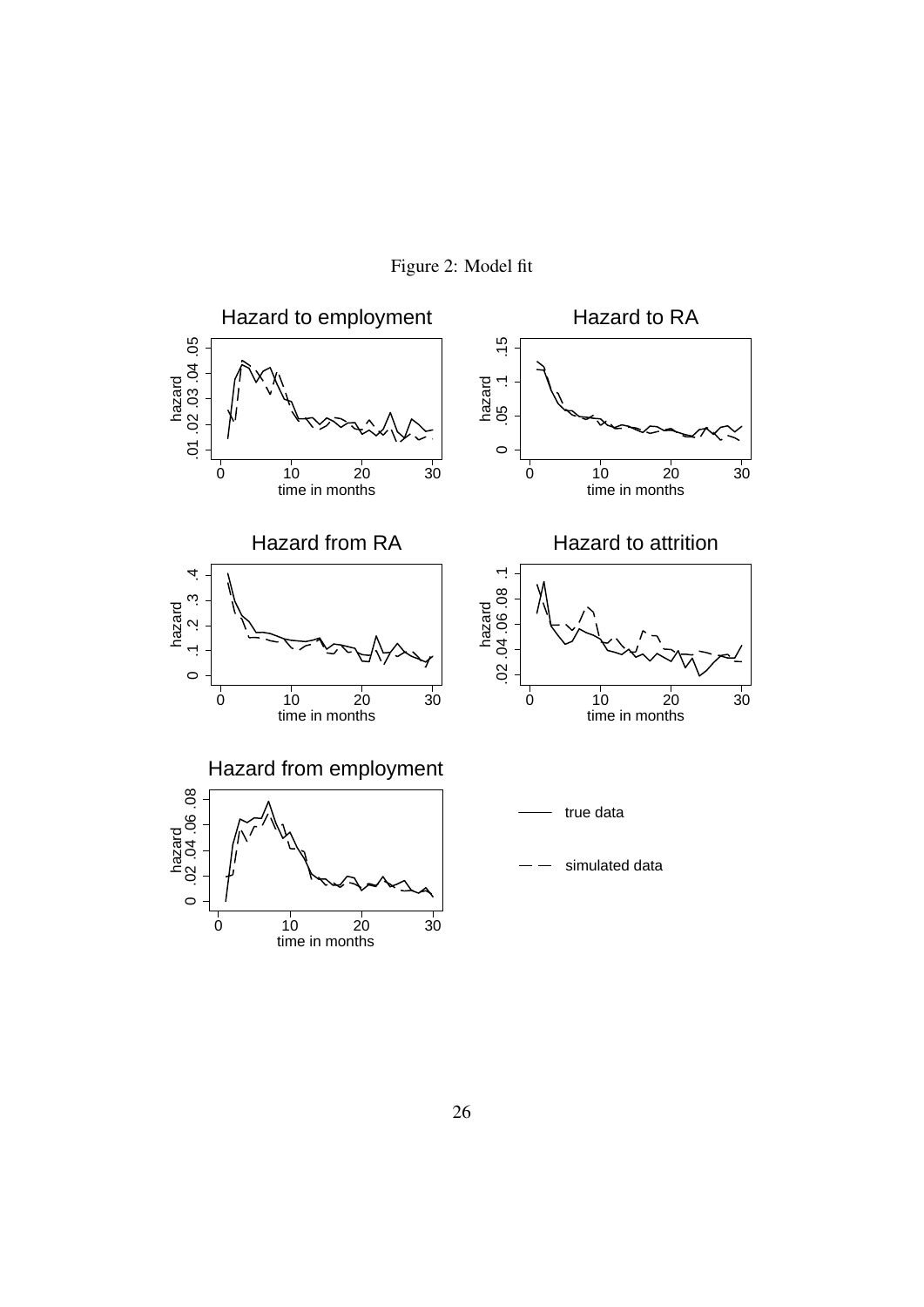<span id="page-26-0"></span>

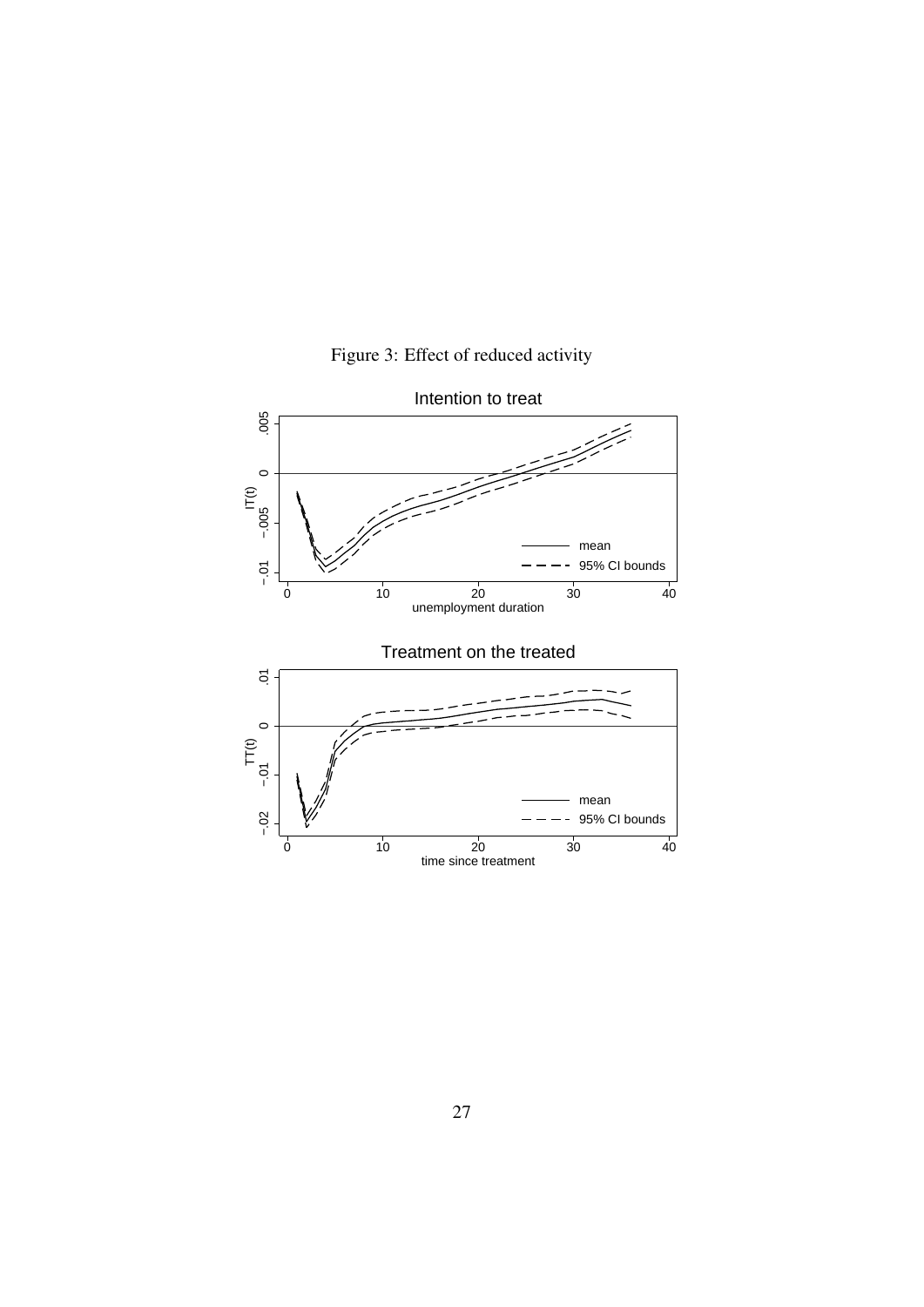<span id="page-27-0"></span>



(Solid line: mean effect. Dashed lines: 95% CI bounds)